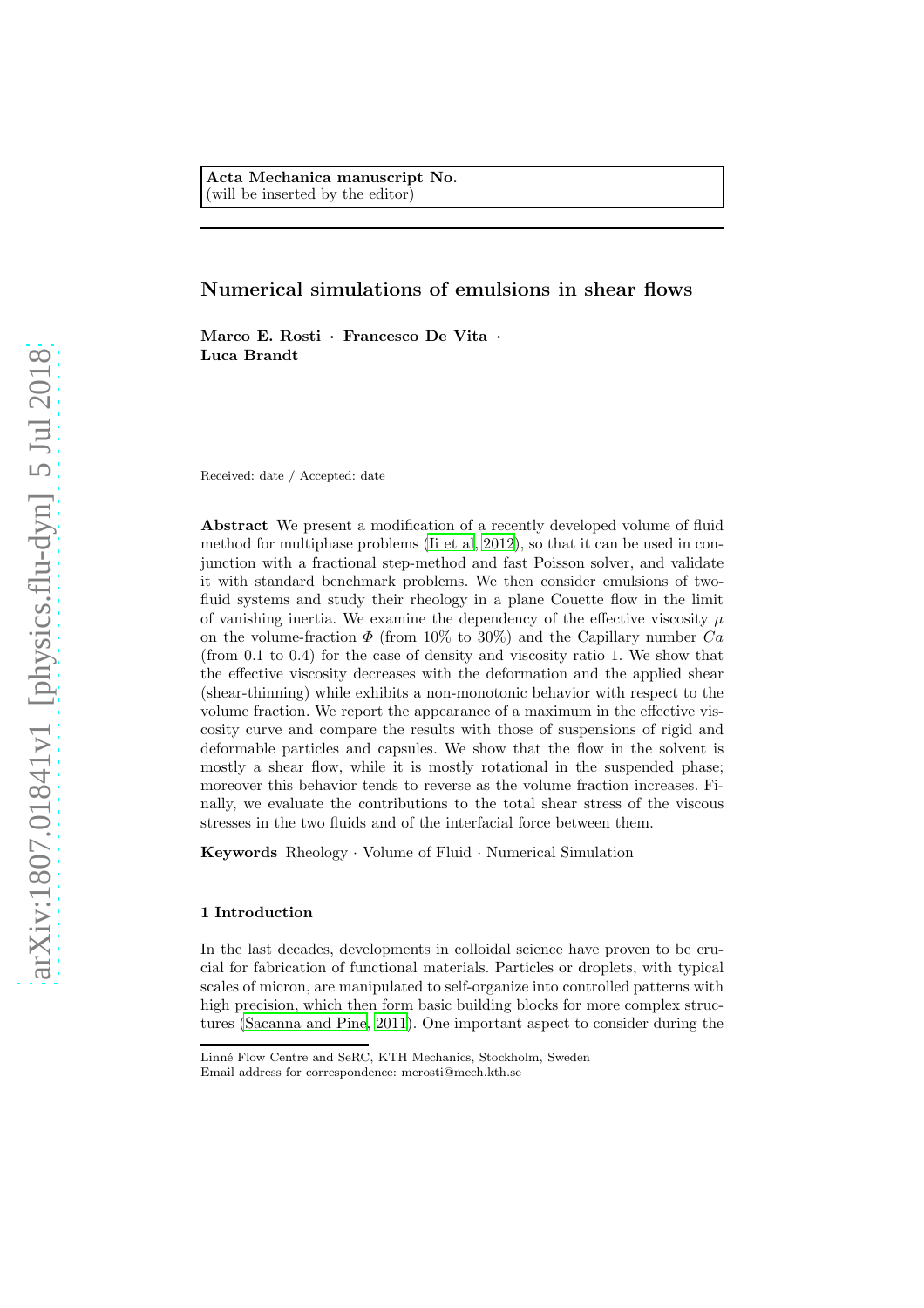synthesis and assembly of innovative materials is the rheological behavior of the system [\(Mewis and Wagner](#page-22-0), [2012\)](#page-22-0). Indeed, the material properties will depend on the distribution of the dispersed phase and thus a more accurate control on the production process can help to generate materials of desired properties [\(Xia et al, 2000\)](#page-23-1).

A great amount of work has been done in the past to study rigid and deformable particle suspensions [\(Freund](#page-21-1), [2014](#page-21-1); [Takeishi et al, 2016;](#page-23-2) [Alizad Banaei et al](#page-20-0), [2017](#page-20-0); [Rosti et al, 2018;](#page-22-1) [Rosti and Brandt](#page-22-2), [2018\)](#page-22-2). In his pioneering work, [Einstein](#page-21-2) [\(1956](#page-21-2)) showed that, in the limit of vanishing inertia and for dilute rigid particle suspensions, the viscosity is a linear function of the particle volume fraction. Although [Batchelor and Green \(1972\)](#page-20-1) and [Batchelor \(1977\)](#page-20-2) added a second order correction, all existing analytical relations are not valid for moderately high concentrations and one needs to resort to empirical fits. One of the available empirical relations that provides a good description of the rheology at zero Reynolds number both in the high and low concentration limits is the Eilers fit [\(Ferrini et al, 1979;](#page-21-3) [Zarraga et al](#page-24-0), [2000;](#page-24-0) [Singh and Nott](#page-23-3), [2003](#page-23-3); [Kulkarni and Morris, 2008\)](#page-21-4). Recently, inertia and deformation have been shown to introduce deviations from the behavior predicted by the different empirical fits, and these effect can be related to an increase and decrease of an effective volume fraction [\(Picano et al, 2013;](#page-22-3) [Rosti et al, 2018\)](#page-22-1).

Less attention has been given to emulsions, which are instead the object of the present work. Emulsions are biphasic liquid-liquid systems in which the phases are separated by a deformable interface subject to interfacial surface tension. These can be found in a variety of applications, ranging from advanced materials processing, waste treatment, enhanced oil recovery, food processing, and pharmaceutical manufacturing. Similarly to particle suspensions, it is often desirable to predict or manipulate the rheology and microstructure of emulsions, which in general exhibit highly varied rheological behaviors [\(Mason, 1999\)](#page-22-4); however, there has been limited progress towards the creation of theoretical models that can reliably predict the rheology and microstructure of such flows [\(Loewenberg and Hinch, 1996;](#page-22-5) [Loewenberg, 1998\)](#page-22-6) and for years measurements of emulsion rheology were not quantitatively understood because of the complexity of the phenomenology involved and the difficulty to properly choose materials with controlled properties [\(Mason](#page-22-4), [1999\)](#page-22-4). Thus, numerical simulations can help to fill this gap, and indeed there has been considerable progress in the development of numerical simulations able to study such multiphase flows [\(Prosperetti and Tryggvason](#page-22-7), [2009;](#page-22-7) [Tryggvason et al](#page-23-4), [2011](#page-23-4)).

Different techniques have been proposed to numerically tackle the problem at hand. The so-called front-tracking method is an Eulerian/Lagrangian method, used to simulate viscous, incompressible, immiscible two-fluid systems, first developed by [Unverdi and Tryggvason \(1992](#page-23-5)) and [Tryggvason et al](#page-23-6) [\(2001](#page-23-6)). When dealing with moving and deformable boundaries, an alternative approach are the so-called front-capturing methods, which are fully Eulerian and handle topology changes automatically. A strong advantage of these methods is that they are easier to parallelize than their Lagrangian coun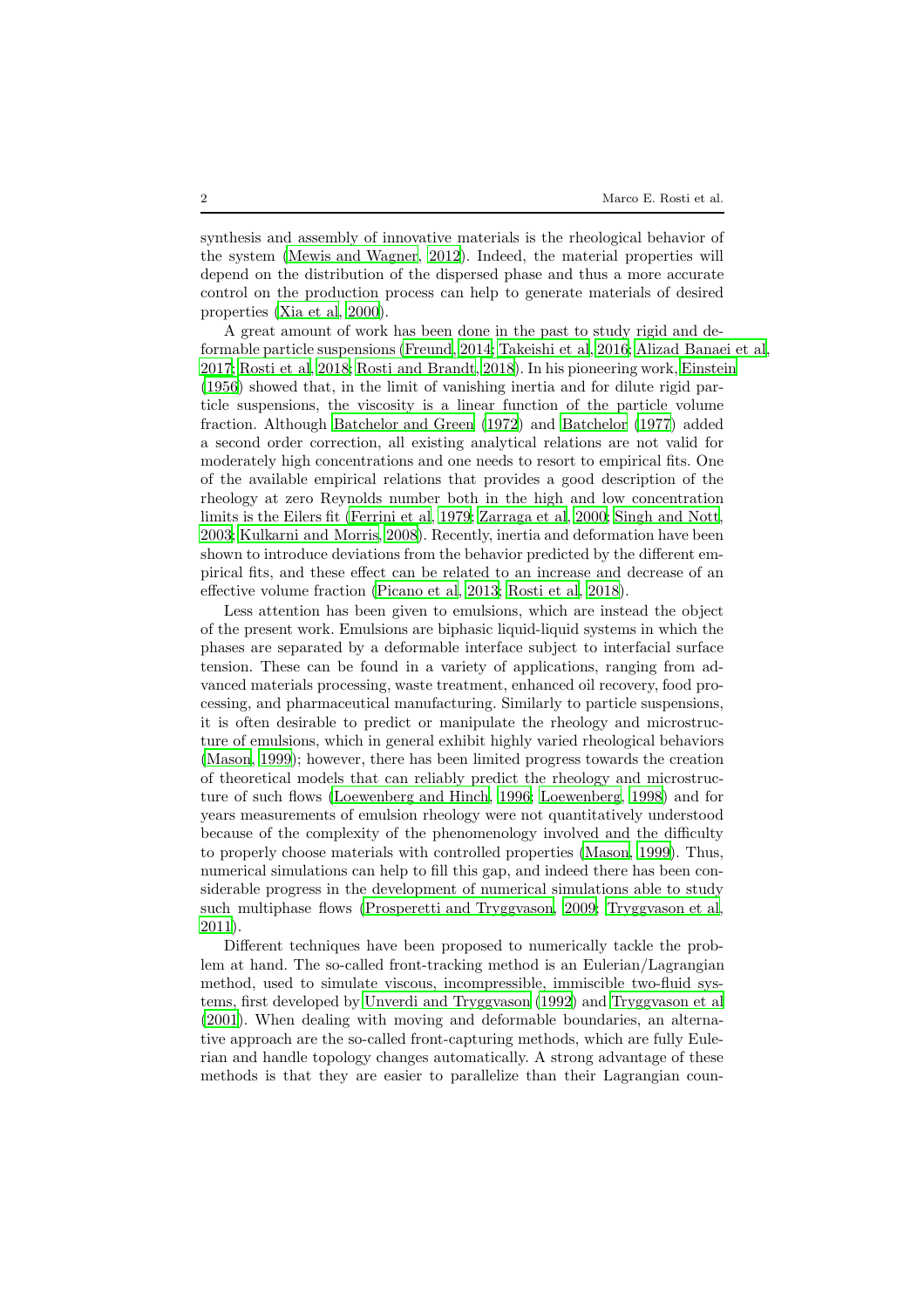terpart. Eulerian interface representations include essentially the volume of fluid (VOF) [\(Scardovelli and Zaleski](#page-23-7), [1999\)](#page-23-7) and level-set (LS) [\(Sussman et al](#page-23-8), [1994](#page-23-8); [Sethian](#page-23-9), [1999;](#page-23-9) [Sethian and Smereka](#page-23-10), [2003\)](#page-23-10) methods. The volume of fluid method defines different fluids with a discontinuous color function, and its main advantage is the intrinsic mass conservation; however, it suffers from an inaccurate computation of the interface properties, such as normals and curvatures [\(Francois et al, 2006;](#page-21-5) [Cummins et al, 2005\)](#page-21-6). Differently from the volume of fluid, the level-set method prescribes the interface through a continuous function which usually takes the form of the signed distance to the interface. Thus, normals and curvatures can be readily and accurately computed, while mass loss or gain may occur. In this work we will employ the volume of fluid method.

In a conventional VOF method, the interface separating different fluids is piece-wisely reconstructed in each numerical cell by straight line segments, which are then used to calculate the numerical fluxes necessary to update the local volume of fluid function. This geometric reconstruction effectively eliminates the numerical diffusion that smears out the compactness of the transition layer of the interface. Different methodologies have been proposed to accurately recover the exact surface geometry from the discretized VOF function: the simple line interface calculation (SLIC) method [\(Noh and Woodward](#page-22-8), [1976](#page-22-8)), the piecewise linear interface calculation (PLIC) [\(Youngs, 1982,](#page-23-11) [1984\)](#page-23-12), the latter being further modified by several authors [\(Puckett et](#page-22-9) al, [1997;](#page-22-9) [Rider and Kothe,](#page-22-10) [1998](#page-22-10); [Harvie and Fletcher](#page-21-7), [2000](#page-21-7); [Aulisa et al](#page-20-3), [2003;](#page-20-3) [Pilliod Jr and Puckett](#page-22-11), [2004](#page-22-11)). Another technique is the tangent of hyperbola for interface capturing (THINC) method [\(Xiao et al](#page-23-13), [2005\)](#page-23-13), which avoids the explicit geometric reconstruction by using a continuous sigmoid function rather than the Heaviside function, thus allowing a completely algebraic description of the interface; this enables the computation of the numerical flux partially analytically. An improvement was proposed by combining the original THINC method with the first-order upwind scheme in the so-called THINC/WLIC (THINC/weighted linear interface capturing) method [\(Yokoi, 2007\)](#page-23-14). Recently, the method has been further developed in the multi-dimensional THINC (MTHINC) method where the fully multi-dimensional hyperbolic tangent function is used to reconstruct the interface [\(Ii et al, 2012\)](#page-21-0). The numerical fluxes can be directly evaluated by integrating the hyperbolic tangent function and the normal vector, curvature and approximate delta function can be directly obtained from the derivatives of the function. Moreover, the scheme does not require the geometric reconstruction and a curved (quadratic) surface can be easily constructed as well.

### 1.1 Outline

In this work, we first present our numerical solver for multiphase incompressible flows and then employ it to study liquid-liquid systems (emulsions) in a plane Couette flow at low Reynolds number. The two fluids are Newtonian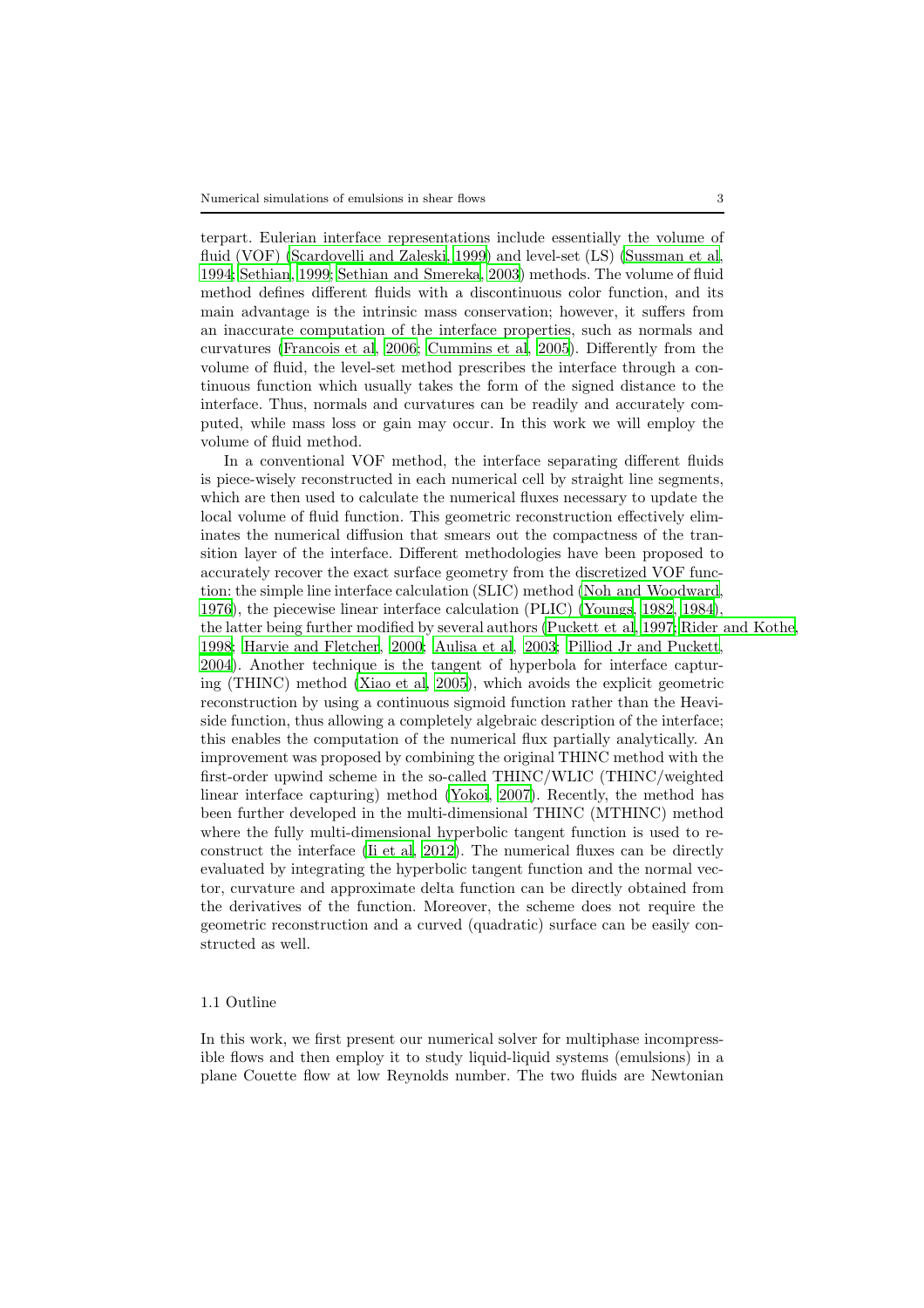

<span id="page-3-1"></span>Fig. 1 Sketch of the channel geometry and coordinate system adopted in this study.

and satisfy the full incompressible Navier-Stokes equations. We compare our results with those of suspensions of rigid and deformable particles and with capsules, consisting of a second fluid enclosed by a thin elastic membrane. In section [2,](#page-3-0) we first discuss the flow configuration and governing equations, and then present the numerical methodology used and its validation. The rheological study of the emulsions is presented in section [3,](#page-10-0) where we also discuss the role of the different non-dimensional parameters governing the flow. Finally, a summary of the main findings and some conclusions are drawn in section [4.](#page-19-0)

# <span id="page-3-0"></span>2 Formulation

We consider the flow of two incompressible viscous fluids, separated by an interface, in a channel with moving walls, i.e., in a plane Couette geometry. Figure [1](#page-3-1) shows a sketch of the geometry and the Cartesian coordinate system, where x, y and  $z(x_1, x_2, \text{ and } x_3)$  denote the streamwise, wall-normal and spanwise coordinates, while u, v and  $w(u_1, u_2, \text{ and } u_3)$  denote the corresponding components of the velocity vector field. The lower and upper impermeable moving walls are located at  $y = -h$  and  $y = h$ , respectively, and move in opposite direction with constant streamwise velocity  $\pm V_w$ .

The two fluid motion is governed by the conservation of momentum and the incompressibility constraint, and the kinematic and dynamic interactions between the two fluid phases are determined by enforcing the continuity of the velocity and traction force at the interface between the two phases, i.e.,

$$
u_i^{f1} = u_i^{f2} \qquad \text{and} \qquad \sigma_{ij}^{f1} n_j = \sigma_{ij}^{f2} n_j + \sigma \kappa n_i \tag{1}
$$

where the suffixes  $f^1$  and  $f^2$  are used to indicate the two phases,  $\sigma_{ij}$  denotes the Cauchy stress tensor,  $n_i$  the normal vector at the interface,  $\kappa$  the interface curvature and  $\sigma$  the surface tension (assumed here to be constant).

To numerically solve the two-phase interaction problem at hand, we use the volume of fluid method following [Ii et al \(2012\)](#page-21-0). We introduce an indicator (or color) function H to identify each fluid phase so that  $H = 1$  in the region occupied by the fluid  $f_1$  and  $H = 0$  otherwise. Considering that the fluid is transported by the flow velocity, we update  $H$  in the Eulerian framework by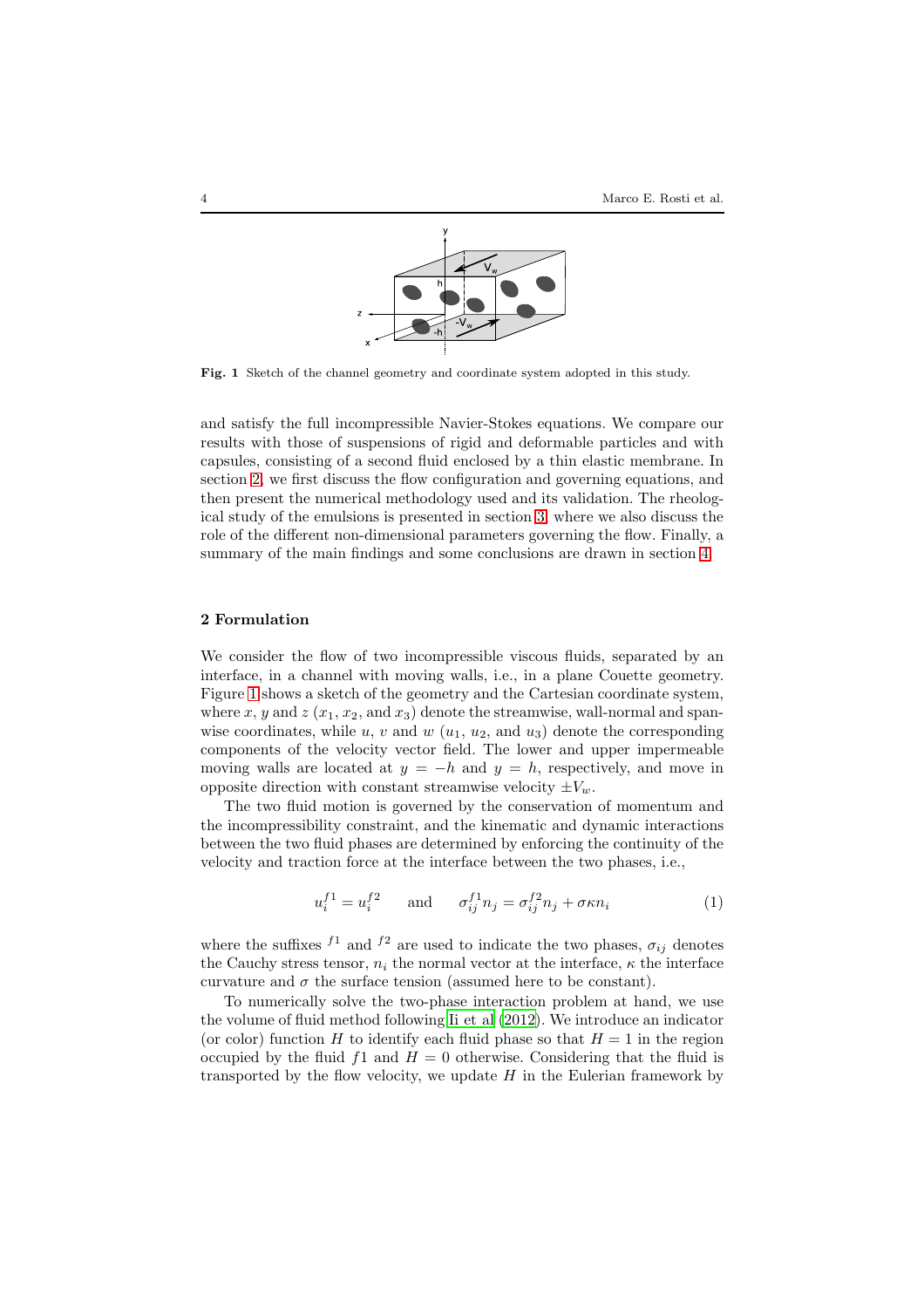the following advection equation written in divergence form:

<span id="page-4-1"></span>
$$
\frac{\partial \phi}{\partial t} + \frac{\partial u_i H}{\partial x_i} = \phi \frac{\partial u_i}{\partial x_i},\tag{2}
$$

where  $u_i$  is the local fluid velocity and  $\phi$  the cell-averaged value of the indicator function.

Once  $\phi$  is known, the two-fluid equations can be rewritten in the so called one-continuum formulation [\(Tryggvason et al, 2007\)](#page-23-15), so that only one set of equations is solved over the whole domain. This is achieved by introducing a monolithic velocity vector field  $u_i$ , defined everywhere and found by applying the volume averaging procedure [\(Takeuchi et al, 2010;](#page-23-16) [Quintard and Whitaker](#page-22-12), [1994](#page-22-12)). Thus,  $u_i$  is governed by the following set of equations

$$
\frac{\partial u_i}{\partial t} + \frac{\partial u_i u_j}{\partial x_j} = \frac{1}{\rho} \left( \frac{\partial \sigma_{ij}}{\partial x_j} + f_i \right),\tag{3a}
$$

<span id="page-4-0"></span>
$$
\frac{\partial u_i}{\partial x_i} = 0,\t\t(3b)
$$

where  $\rho$  is the density,  $f_i$  the surface tension force defined as  $f_i = \sigma \kappa n_i \delta$ , being δ the delta function at the interface, and  $σ_{ij}$  is the stress written in a mixture form, i.e.,

<span id="page-4-2"></span>
$$
\sigma_{ij} = (1 - \phi) \sigma_{ij}^{f1} + \phi \sigma_{ij}^{f2}.
$$
\n(4)

Note that, we have chosen  $\phi$  to be the volume fraction of fluid 2, i.e., this is zero in the fluid 1, whereas  $\phi = 1$  in the fluid 2, and  $0 \leq \phi \leq 1$  close to the interface. Both fluids are assumed to be Newtonian so that their stress tensors can be written as  $\sigma_{ij} = -p\delta_{ij} + 2\mu D_{ij}$ , where p is the pressure,  $\delta_{ij}$ the Kronecker delta,  $\mu$  the dynamic viscosity and  $D_{ij}$  the strain rate tensor (defined as  $D_{ij} = (\partial u_i/\partial x_j + \partial u_j/\partial x_i)/2$ ). Finally, the mixture density  $\rho$  and dynamic viscosity  $\mu$  are simply averaged in terms of the local  $\phi$ :

$$
\rho = (1 - \phi) \rho^{f1} + \phi \rho^{f2} \quad \text{and} \quad \mu = (1 - \phi) \mu^{f1} + \phi \mu^{f2}. \tag{5}
$$

Note that, in order to solve equation [\(3\)](#page-4-0) and equation [\(2\)](#page-4-1), we need to determine the indicator function H, the normal vector  $n_i$  and the curvature  $\kappa$ .

# 2.1 The MTHINC method

The indicator function  $H$  can be reconstructed in various ways; here, we use the multidimensional tangent of hyperbola for interface capturing (MTHINC) method, developed by [Ii et al \(2012](#page-21-0)), where a multidimensional hyperbolic tangent function is used as an approximated indicator function. In particular, the indicator function  $H$  is approximated as

$$
H(X,Y,Z) \approx \widehat{H}(X,Y,Z) = \frac{1}{2} \bigg( 1 + \tanh \big( \beta \left( P \left( X, Y, Z \right) + d \right) \big) \bigg), \quad (6)
$$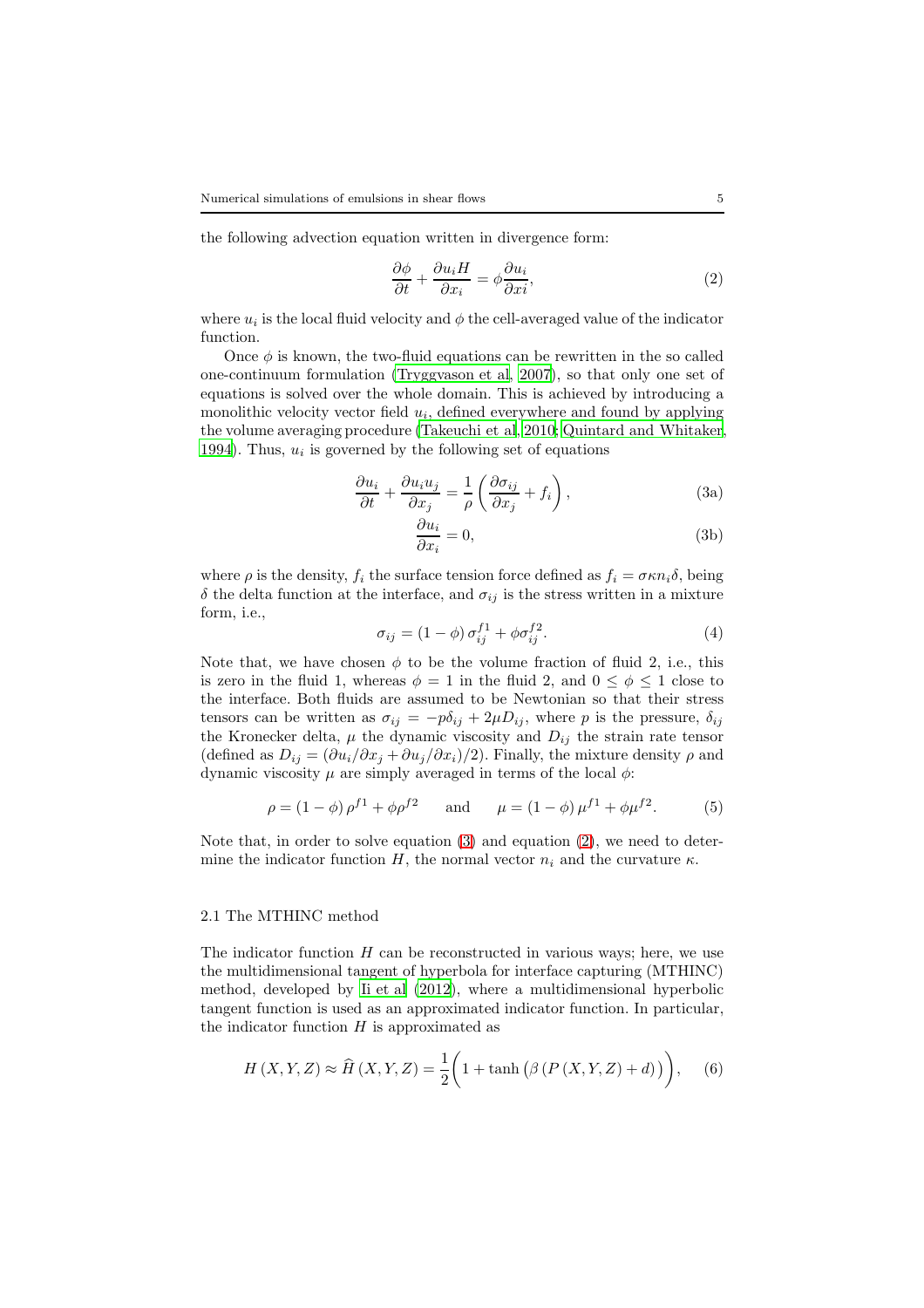where  $X, Y, Z \in [0, 1]$  is a centered local coordinate system defined in each cell, P is a three dimensional surface function,  $\beta$  a sharpness parameter and  $d$  a normalization parameter. The function  $P$  can be either a linear function (a plane)

$$
P(X, Y, Z) = a_{100}X + a_{010}Y + a_{001}Z,
$$
\n<sup>(7)</sup>

or a quadratic function (a curved surface)

$$
P(X, Y, Z) = a_{200}X^2 + a_{020}Y^2 + a_{002}Z^2 + a_{100}X + a_{010}Y + a_{001}Z.
$$
 (8)

The coefficients  $a_{l,m,n}$  are determined algebraically by imposing the correct value of the three normal components  $n_i$  and the six components of the Cartesian curvature tensor  $l_{ij} = \left(\frac{\partial n_i}{\partial x_j} + \frac{\partial n_j}{\partial x_i}\right)/2$  for the function P in each cell. Finally, the parameter  $d$  is found by enforcing the following constraint:

<span id="page-5-0"></span>
$$
\int_0^1 \int_0^1 \int_0^1 \hat{H} \ dX \ dY \ dZ = \phi. \tag{9}
$$

The integration can be performed analytically in one direction, and numerically in the other two directions by the two-point Gaussian quadrature.

The unit normal vector is defined as  $n_i = m_i/|\nabla \phi|$ , being  $m_i$  the gradient of the volume of fluid function, i.e.,  $m_i = \partial \phi / \partial x_i$ . Here, we compute  $m_i$  using the usual Youngs approach [\(Youngs, 1982,](#page-23-11) [1984](#page-23-12)), where first the values of the derivative at the cell corners are calculated, and then averaged to find the cellcenter value. Once the normal vector is known, the curvature  $\kappa$  can be easily found by taking the divergence of the normal vector, i.e.,  $\kappa = -\partial n_i/\partial x_i$ , and the surface tension force  $f_i$  can be computed by the continuum surface force (CSF) model [\(Brackbill et al, 1992\)](#page-20-4), where the 1D approximate delta function δ is directly approximated by  $\delta \approx |\nabla \phi|$ . Thus, we obtain

$$
f_i = \sigma \kappa n_i \delta \approx \sigma \kappa \frac{\partial \phi}{\partial x_i}.
$$
 (10)

#### 2.2 Numerical discretisation

The equation of motion are solved with an extensively validated in-house code [\(Picano et al](#page-22-13), [2015](#page-22-13); [Rosti and Brandt, 2017;](#page-22-14) [Rosti et al](#page-22-1), [2018](#page-22-1); [Rosti and Brandt,](#page-22-2) [2018](#page-22-2)). The equations are solved on a staggered uniform grid with velocities located on the cell faces and all the other variables (pressure, stress and volume of fluid) at the cell centers. All the spatial derivatives are approximated with second-order centered finite differences, while the time integration is discussed hereafter.

First, the volume of fluid function is updated in time from the time-step  $(n)$  to  $(n + 1)$  by solving equation [\(2\)](#page-4-1), following the procedure proposed by [Ii et al \(2012\)](#page-21-0). In particular, the time evolution of  $\phi$  is calculated by evaluating the numerical fluxes sequentially in each direction, a robust and easy approach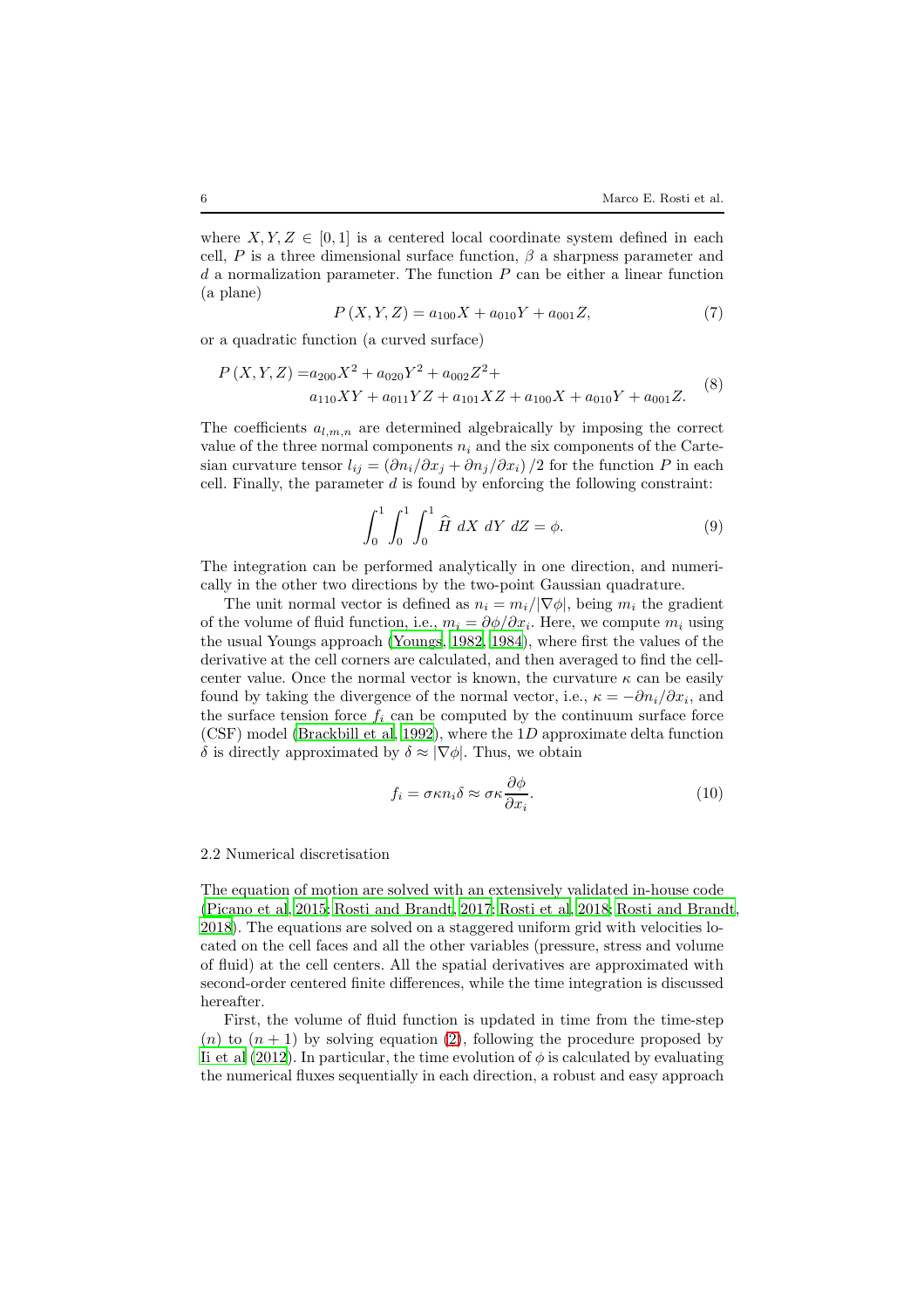called directional splitting. Thus, equation [\(2\)](#page-4-1) is discretised sequentially in the three Cartesian direction, i.e.,

<span id="page-6-0"></span>
$$
\phi_{(*)}^{ijk} = \phi_{(n)} - \frac{1}{\Delta x} \left( f_{(n)}^{i + \frac{1}{2}, j, k} - f_{(n)}^{i - \frac{1}{2}, j, k} \right) + \frac{\Delta t}{\Delta x} \phi_{(*)}^{i, j, k} \left( u_1^{i + \frac{1}{2}, j, k} - u_1^{i - \frac{1}{2}, j, k} \right),
$$
  
\n
$$
\phi_{(**)}^{ijk} = \phi_{(*)} - \frac{1}{\Delta x} \left( g_{(*)}^{i, j + \frac{1}{2}, k} - g_{(*)}^{i, j - \frac{1}{2}, k} \right) + \frac{\Delta t}{\Delta x} \phi_{(**)}^{i, j, k} \left( u_2^{i, j + \frac{1}{2}, k} - u_2^{i, j - \frac{1}{2}, k} \right),
$$
  
\n
$$
\phi_{(**)}^{ijk} = \phi_{(**)} - \frac{1}{\Delta x} \left( h_{(**)}^{i, j, k + \frac{1}{2}} - h_{(**)}^{i, j, k - \frac{1}{2}} \right) + \frac{\Delta t}{\Delta x} \phi_{(**)}^{i, j, k} \left( u_3^{i, j, k + \frac{1}{2}} - u_3^{i, j, k - \frac{1}{2}} \right),
$$
\n(11)

where the subscript in parenthesis indicates the time iteration, with  $(n)$  and  $(n + 1)$  the old and new time steps, and  $(*), (**)$  and  $(***)$  sub-iterations. Also,  $\Delta t = t_{(n+1)} - t_{(n)}$  is the time-step, and f, g and h are the numerical fluxes defined later on. Note that, equation [\(11\)](#page-6-0) is implicit in the function  $\phi$  in each sub-step. Next, we solve an additional equation in order to ensure the divergence-free condition of the fully multi-dimensional operator [\(Puckett et al](#page-22-9), [1997;](#page-22-9) [Aulisa et al, 2003\)](#page-20-3):

$$
\phi_{(n+1)}^{ijk} = \phi_{(***)} - \Delta t \left( \phi_{(*)}^{ijk} \frac{u_1^{i + \frac{1}{2}, j, k} - u_1^{i - \frac{1}{2}, j, k}}{\Delta x} + \phi_{(**)}^{ijk} \frac{u_2^{i, j + \frac{1}{2}, k} - u_2^{i, j - \frac{1}{2}, k}}{\Delta y} + \phi_{(**)}^{ijk} \frac{u_3^{i, j, k + \frac{1}{2}} - u_3^{i, j, k - \frac{1}{2}}}{\Delta z} \right).
$$
\n(12)

Finally, we need to specify how the numerical fluxes are treated. These are defined as the space/time integration of the product of the velocity  $u_i$  and the indicator function  $H$ , which is substituted by its approximate counterpart  $H$ , i.e.,

$$
f_{(n)}^{i\pm\frac{1}{2},j,k} = \frac{1}{\Delta y \Delta z} \int_{\delta t_{(n)}} \int_{\Delta y} \int_{\Delta z} \left( u_1 \hat{H} \right)^{i\pm\frac{1}{2},j,k} dy \, dz \, dt,
$$
  
\n
$$
g_{(*)}^{i,j\pm\frac{1}{2},k} = \frac{1}{\Delta x \Delta z} \int_{\delta t_{(*)}} \int_{\Delta x} \int_{\Delta z} \left( u_2 \hat{H} \right)^{i,j\pm\frac{1}{2},k} dx \, dz \, dt,
$$
\n
$$
h_{(**)}^{i,j,k\pm\frac{1}{2}} = \frac{1}{\Delta x \Delta y} \int_{\delta t_{(**)}} \int_{\Delta x} \int_{\Delta y} \left( u_3 \hat{H} \right)^{i,j,k\pm\frac{1}{2}} dx \, dy \, dt.
$$
\n(13)

The temporal integration can be replaced by a spatial integration along the upwind path on the velocity field. For example, in the x-direction the upstream path is  $\Delta x_+ = \left[ x^{i+\frac{1}{2}} - \Delta t u^{i+\frac{1}{2},j,k}, x^{i+\frac{1}{2}} \right]$  for  $u_1^{i+\frac{1}{2}} \geq 0$  or  $\Delta x_- =$  $\left[x^{i+\frac{1}{2}}, x^{i+\frac{1}{2}} - \Delta t u^{i+\frac{1}{2},j,k}\right]$  for  $u_1^{i+\frac{1}{2}} < 0$ . Similarly in the other two directions.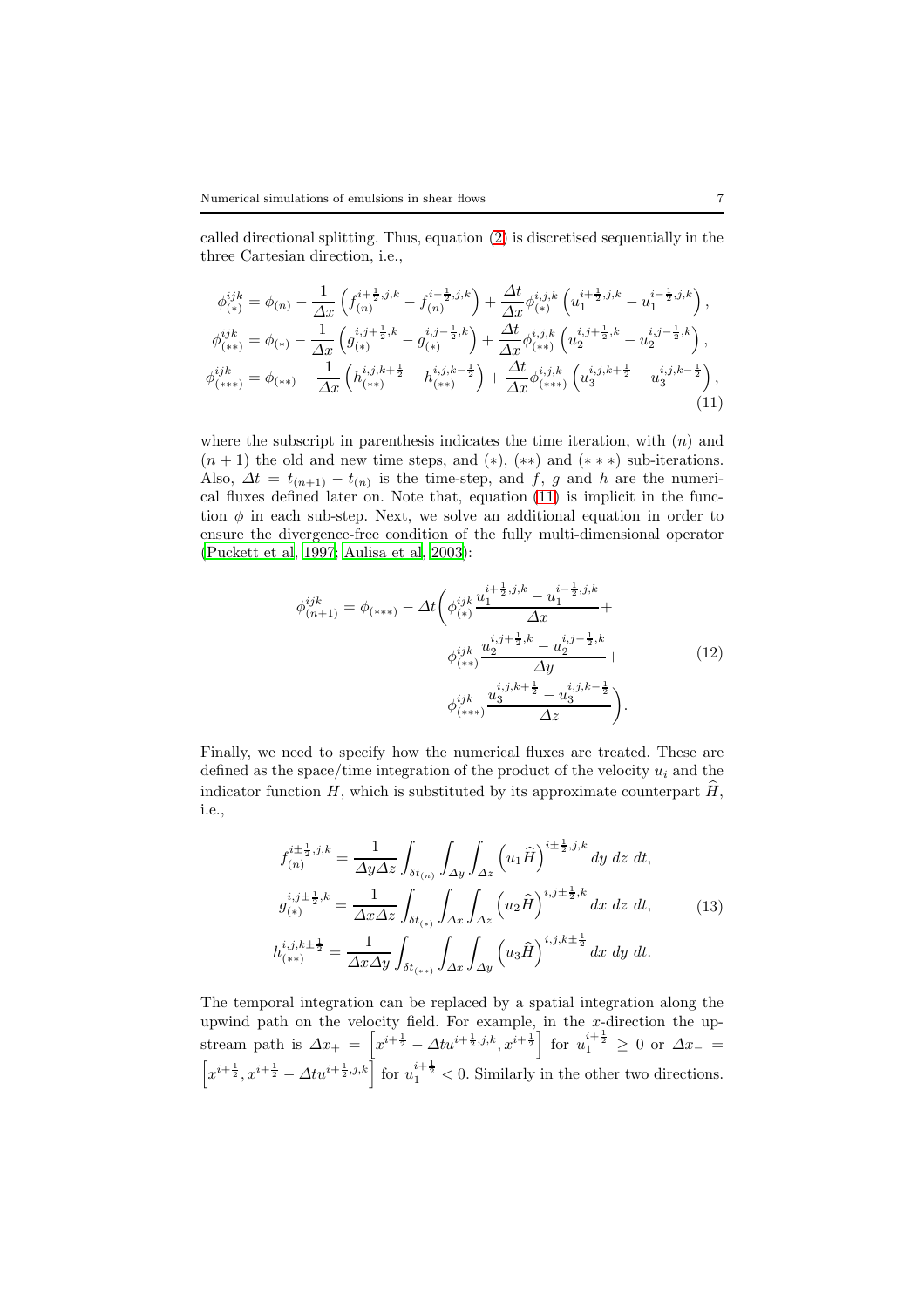Thus, the numerical fluxes can be computed as

$$
f_{(n)}^{i+\frac{1}{2},j,k} = \begin{cases} \frac{1}{\Delta y \Delta z} \int_{\Delta x_+} \int_{\Delta y} \int_{\Delta z} \hat{H}_{(n)}^{i,j,k} dx dy dz & \text{for } u_1^{i+\frac{1}{2},j,k} \ge 0\\ -\frac{1}{\Delta y \Delta z} \int_{\Delta x_-} \int_{\Delta y} \int_{\Delta z} \hat{H}_{(n)}^{i+1,j,k} dx dy dz & \text{for } u_1^{i+\frac{1}{2},j,k} < 0 \end{cases}
$$
  

$$
g_{(*)}^{i,j+\frac{1}{2},k} = \begin{cases} \frac{1}{\Delta x \Delta z} \int_{\Delta x} \int_{\Delta y_+} \int_{\Delta z} \hat{H}_{(*)}^{i,j,k} dx dy dz & \text{for } u_2^{i,j+\frac{1}{2},k} \ge 0\\ -\frac{1}{\Delta x \Delta z} \int_{\Delta x} \int_{\Delta y_-} \int_{\Delta z} \hat{H}_{(*)}^{i,j+1,k} dx dy dz & \text{for } u_2^{i,j+\frac{1}{2},k} < 0 \end{cases}
$$
(14)  

$$
h_{(**)}^{i,j,k+\frac{1}{2}} = \begin{cases} \frac{1}{\Delta x \Delta y} \int_{\Delta x} \int_{\Delta y} \int_{\Delta z_+} \hat{H}_{(**)}^{i,j,k} dx dy dz & \text{for } u_3^{i,j,k+\frac{1}{2}} \ge 0\\ -\frac{1}{\Delta x \Delta y} \int_{\Delta x} \int_{\Delta y} \int_{\Delta z_-} \hat{H}_{(**)}^{i,j,k+1} dx dy dz & \text{for } u_3^{i,j,k+\frac{1}{2}} < 0 \end{cases}
$$

Similarly to equation [\(9\)](#page-5-0), the numerical integration can be performed analytically in one direction, and numerically in the other two by the two-point Gaussian quadrature.

Once the volume of fluid function has been updated, i.e.,  $\phi^{n+1}$  is available, differently from what done by [Ii et al \(2012](#page-21-0)), the time integration of equation [\(3\)](#page-4-0) is here performed with a fractional-step method [\(Kim and Moin](#page-21-8), [1985](#page-21-8)) where the evolution equation is advanced in time with a second-order Adam-Bashforth scheme and a Fast Poisson Solver is used to enforce zero divergence of the velocity field. Due to the non-uniformity of the density, the Poisson equation used to enforce a divergence-free velocity field results in an equation with variable coefficients, i.e.,

$$
\frac{\partial}{\partial x_i} \left( \frac{1}{\rho} \frac{\partial p}{\partial x_i} \right) = \frac{1}{\Delta t} \frac{\partial \widehat{u}_i}{\partial x_i},\tag{15}
$$

where the pressure p and density  $\rho$  are evaluated at  $n+1$  and the velocity  $\hat{u}_i$  is the non-divergence free predicted velocity. In order to employ an efficient FFTbased pressure solver with constant coefficients (see also [Dodd and Ferrante](#page-21-9), [2014](#page-21-9), [2016](#page-21-10)), we use the following splitting of the pressure term [\(Dong and Shen](#page-21-11), [2012](#page-21-11)):

$$
\frac{1}{\rho} \frac{\partial p}{\partial x_i} \to \frac{1}{\rho_0} \frac{\partial p}{\partial x_i} + \left(\frac{1}{\rho} - \frac{1}{\rho_0}\right) \frac{\partial \widetilde{p}}{\partial x_i},\tag{16}
$$

where  $\rho_0$  is a constant density equal to the lowest density of the two phases, and  $\tilde{p}$  is an approximated pressure obtained by linear extrapolation, e.g.,  $\tilde{p} =$  $2p^{n} - p^{n-1}$ . With this splitting, the Poisson equation can be rewritten as

$$
\frac{\partial^2 p}{\partial x_i \partial x_i} = \frac{\rho_0}{\Delta t} \frac{\partial \widehat{u}_i}{\partial x_i} + \frac{\partial}{\partial x_i} \left[ \left( 1 - \frac{\rho_0}{\rho} \right) \frac{\partial \widetilde{p}}{\partial x_i} \right].
$$
 (17)

Note that, also the correction step of the fractional-step method needs to be modified accordingly.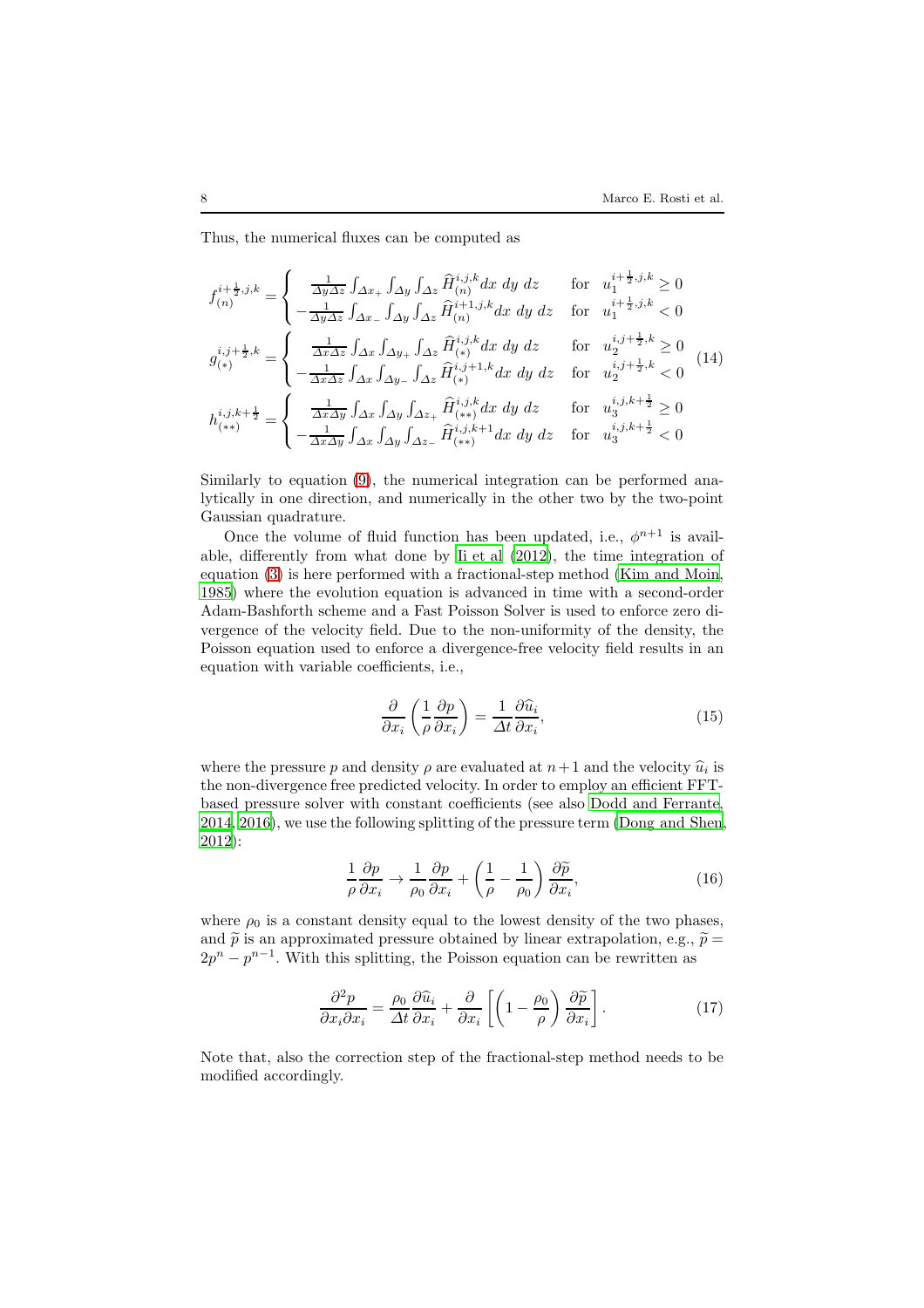

<span id="page-8-0"></span>Fig. 2 The 2D Zalesak's disk: simulation of a slotted disc undergoing solid body rotation [\(Zalesak](#page-24-1), [1979](#page-24-1)). The black line denotes the exact initial solution, whereas blue and red the solutions obtained after one and five full revolutions. The two left figures are obtained with  $\beta = 1$  and the two right ones with  $\beta = 2$ . In both sides, the results in the two panels are obtained with 33 and 66 grid points per diameter.



<span id="page-8-1"></span>Fig. 3 The 3D Zalesak's disk: the three panels represent the exact initial solution, and those after one full rotation with 33 and 66 grid points per diameter.

# 2.3 Code validation

The Zalesak's disk [\(Zalesak, 1979\)](#page-24-1), i.e., a slotted disc undergoing solid body rotation, is a standard benchmark to validate numerical schemes for advection problems, since the initial shape should not deform under rigid body rotation. The set-up is the same described by [Ii et al \(2012\)](#page-21-0) and the comparison of the initial shape (black line) and those after one (blue line) and five (red line) full rotations is shown in figure [2.](#page-8-0) We consider two grid resolutions here, 100 and 200 grid points per box size (being the disc of size 0.3), and two different values of the sharpness parameter  $\beta$ : 1 and 2. The deformed shape of the disk shows an overall good agreement with the initial one, with the comparison deteriorating when more rotations are performed. Better agreement is found on the finer grid and this is further slightly improved in the case with  $\beta = 2$ . As expected, the major differences are found on the sharp edges of the geometry, which are difficult to maintain undeformed. The test has been repeated in 3D and the results are shown in figure [3.](#page-8-1) Again, quite good agreement is found between the initial and final shapes, with the difference reducing with increasing resolution.

Next, we study a deformed interface in a shear flow in order to evaluate the capability of the method to capture a heavily deformed and stretched interface [\(Rudman](#page-22-15), [1997\)](#page-22-15). We consider a circle of radius  $0.2\pi$ , centered at  $[0.5\pi, -0.2(\pi + 1)]$  in a box of side  $2\pi$  with the prescribed velocity field  $u_1 = \sin(x) \cos(y)$  and  $u_2 = -\cos(x) \sin(y)$  for  $t < 5\pi$ , and with the reversed velocity for  $t > 5\pi$ . First, the interface deforms due to the imposed velocity field reaching its maximum stretching at  $t = 5\pi$ ; after the flow reversal, the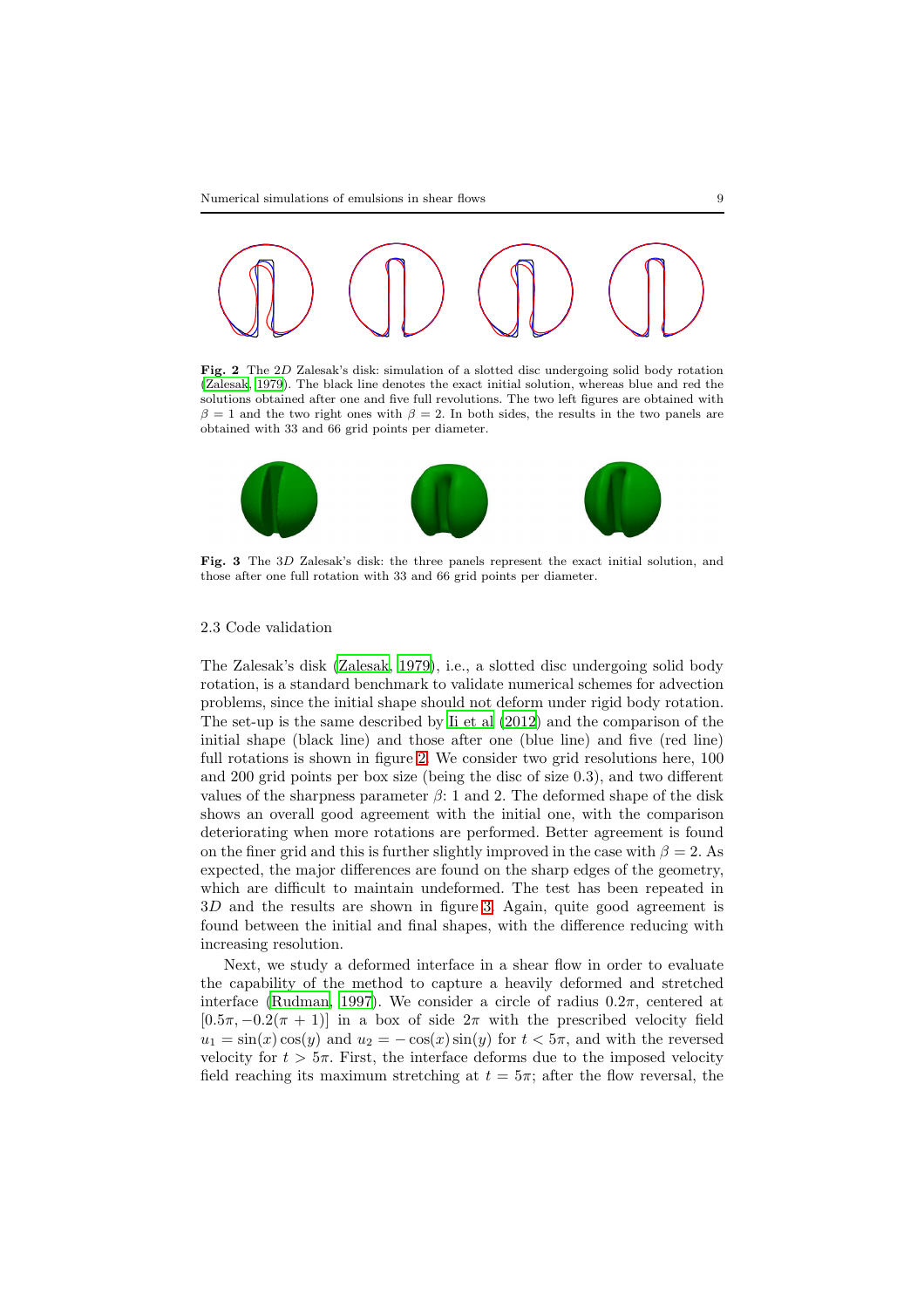

<span id="page-9-0"></span>Fig. 4 A deformed interface in a shearing flow: the black, blue and red lines denote the interface at  $t = 0$ ,  $5\pi$  and  $10\pi$ , respectively. The three panels are obtained with 100, 150 and 200 grid points per box side.



<span id="page-9-1"></span>Fig. 5 Validation of the multiphase solver, based on VOF with the multidimensional tangent of hyperbola interface capturing (MTHINC) method. a) Shape of a 3D deformable drop in shear flow for different Capillary numbers. The black, blue and magenta colors are used for  $Ca = 0.1, 0.2$  and 0.3, respectively. b) Center of mass position (blue) and rising speed (green) of a 2D rising droplet in a Newtonian fluid. In both panels, the solid lines are our results, while the points are results taken from the literature.

interface deformation starts reducing and at time  $t = 10\pi$  the interface goes back to its initial position. Figure [4](#page-9-0) shows the interface shape at time  $t = 0$ (black line), at  $t = 5\pi$  (blue line) and at  $t = 10\pi$  (red line) for a mesh resolution of 100 (left panel), 150 (middle panel) and 200 (right panel) grid points in each direction. We can observe that, the tail of the interface is broken in smaller segments at its maximum stretching  $(t = 5\pi)$ , and that the breakup reduces as the mesh is refined. In the reversed phase, all these interface segments merge and the shape is almost circular at the final instant  $(t = 10\pi)$ , with some wiggles in the bottom part of the circle, yet reducing as the grid is refined.

We conclude this part on the numerical method performance by noting that the parasitic current often caused by numerical errors in the curvature estimation [\(Popinet and Zaleski](#page-22-16), [1999;](#page-22-16) [Torres and Brackbill, 2000\)](#page-23-17) are effectively suppressed in the present methodology by the continuous VOF distribution with the curved surface reconstruction, as shown by [Ii et al \(2012\)](#page-21-0).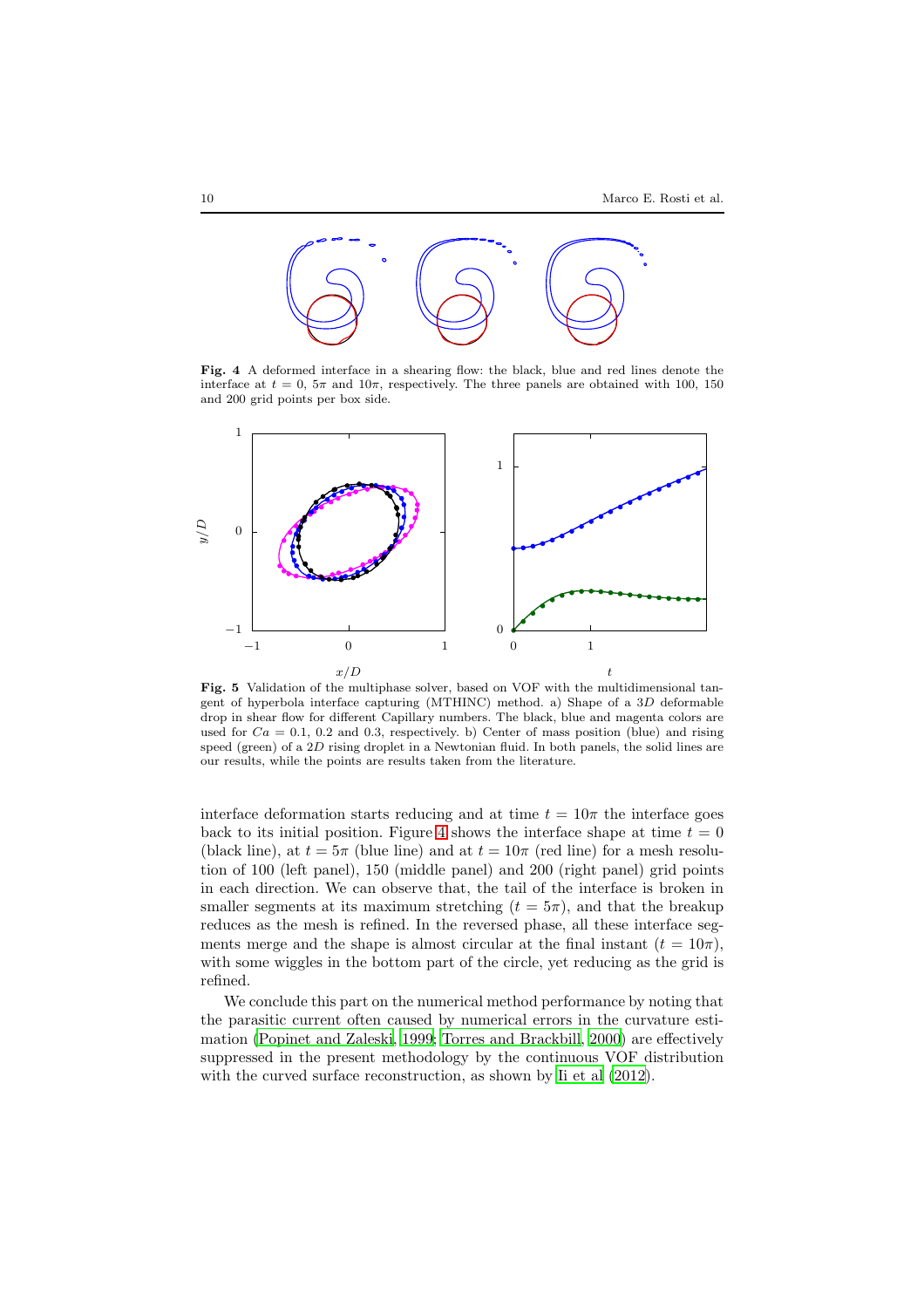Finally we present two different validations of our code where we compare our results with those reported in the literature: first, we consider a  $3D$  deformable drop in a simple shear flow, and then 2D and 3D rising droplets in a buoyancy-driven flow.

Shear-driven flow - We consider a 3D unit spherical drop located at the center of a computational domain of size  $8 \times 4 \times 8$ , with a resolution of 16 grid points for the drop diameter. The top and bottom boundaries move with opposite velocity  $\pm U$ , giving a shear rate  $\dot{\gamma} = U/2$ , while periodic boundary conditions are imposed in the streamwise  $x$  and spanwise  $z$  directions. The same density and viscosity are specified for the spherical drop and the surrounding fluid, the Reynolds number is fixed to 0.1 and three Capillary numbers are studied: 0.1, 0.2 to 0.3. Figure [5\(](#page-9-1)left) shows the steady-state deformed shapes obtained by our numerical simulations (solid lines), which are in excellent agreement with the numerical results reported by Ii et al  $(2012)$ , shown with points of the same color in the figure.

Buoyancy-driven flow - The method is further validated for a 2D droplet rising in a fluid as studied numerically by [Hysing et al \(2009\)](#page-21-12). The domain is rectangular with size  $1 \times 2$ ; no-slip boundary conditions are applied on the horizontal walls and free-slip boundary conditions on the sides. A round droplet with radius  $R$  is initially placed at the centerline of the channel at a distance of 0.5 from the bottom wall. The non-dimensional parameters governing the flow are the Reynolds number  $Re = \rho_1 U_g 2R/\mu_1$ , the Eötvös number  $E_0 = \rho_1 U_g^2 2R/\sigma$ , the Capillary number  $Ca = \mu_1 U_g/\sigma$  and the viscosity and density ratio  $k_{\mu} = \mu_2/\mu_1$  and  $k_{\rho} = \rho_2/\rho_1$ , where we have chosen as reference length and velocity scales the drop diameter  $(2R)$  and the velocity  $U_g = \sqrt{gL}$ , being  $g$  the gravitational constant. The simulation is performed with the parameters corresponding to the benchmark test case 1 by [Hysing et al \(2009\)](#page-21-12), i.e.,  $Re = 35, Eo = 10, Ca = 0.2857, k<sub>\mu</sub> = 10$  and  $k<sub>\rho</sub> = 10$ . The comparison of the drop center of mass and rise velocity are reported in Figure [5\(](#page-9-1)right); the nearly perfect agreement between our results and those taken from the literature thus verifies again our implementation. Finally, we extend the comparison to a 3D droplet rising in a fluid as studied experimentally by [Legendre et al](#page-21-13) [\(2005](#page-21-13)),  $(Re = 259, Eo = 0.35, Ca = 0.0025, k<sub>\mu</sub> = 1.56 \text{ and } k<sub>\rho</sub> = 1.16).$ From our simulation we obtain a rising velocity of 8.5 cm/s, compared to 8.1 cm/s found by Legendre et al  $(2005)$ , with an error of 5% well within the  $10\%$ uncertainty in the velocity measurement reported by those authors.

# <span id="page-10-0"></span>3 Results

We consider the plane Couette flow of two Newtonian fluids separated by an interface with interfacial tension  $\sigma$ . The density and viscosity of the two fluids are assumed to be equal ( $\rho_0$  and  $\mu_0$ ), and the Reynolds number of the simulation is set equal to Re =  $\rho_0 \dot{\gamma} r^2 / \mu_0 = 0.1$ , where  $\dot{\gamma}$  is the reference shear rate, so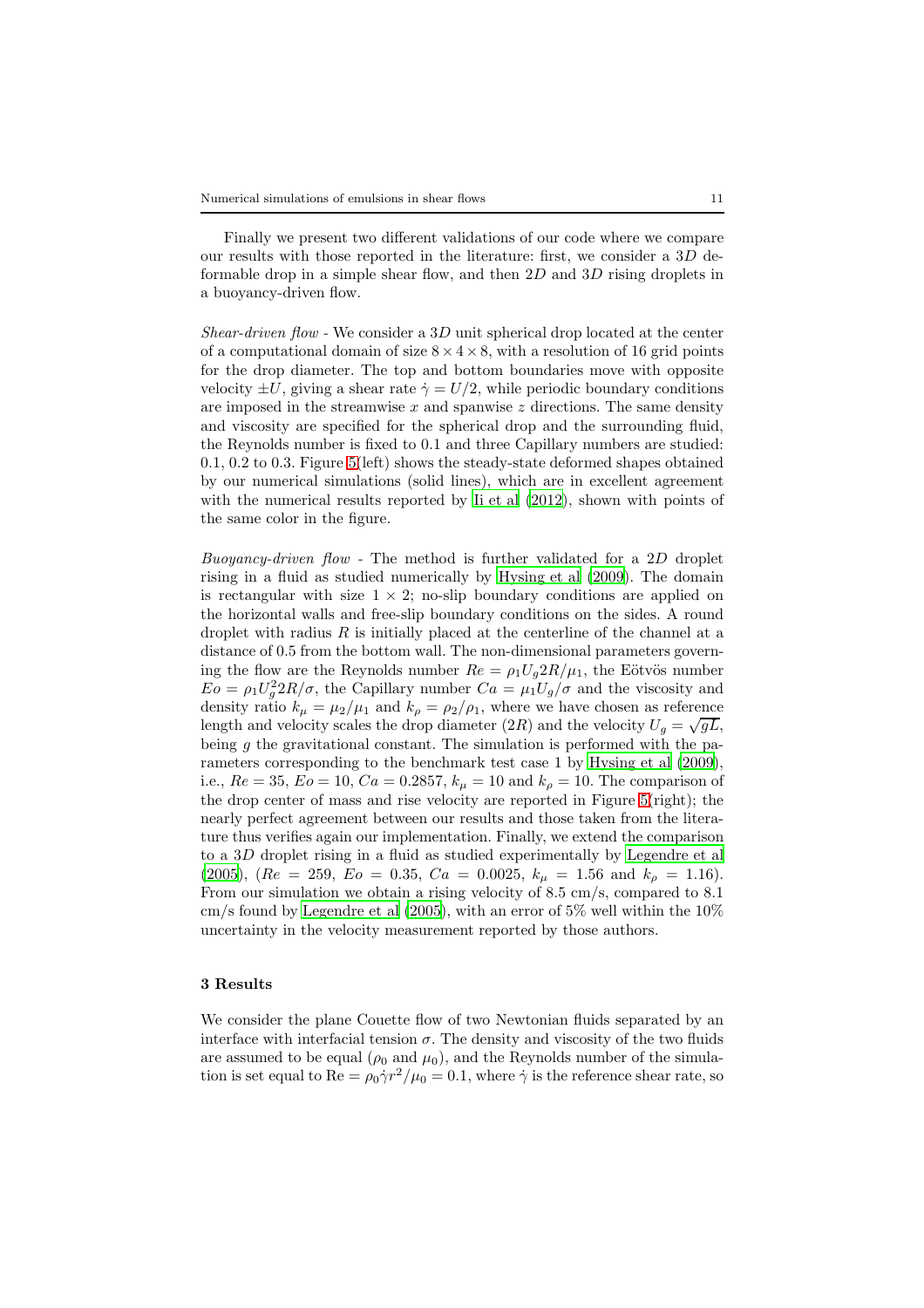

<span id="page-11-0"></span>Fig. 6 (left) Mean solvent streamwise velocity profile  $u^{f_1}$ , normalized with the wall velocity  $V_w$ , and (right) average local volume fraction distribution,  $\phi$ , along the wall-normal direction y. Different colors are used to represent different volume fractions  $\Phi$ : 10% (blue), 20% (orange) and 30% (red).

that we can consider inertial effects negligible. We denote the solvent as fluid 1 and the suspended phase as fluid 2. The total volume fraction  $\Phi$  is defined as the volume average of the local volume fraction  $\phi$ , i.e.,  $\Phi = \langle \langle \phi \rangle \rangle$ . Hereafter, the double  $\langle \langle \cdot \rangle \rangle$  indicates time and volume average while the single  $\langle \cdot \rangle$  average in time and in the homogeneous  $x$  and  $z$  directions. Four values of the total volume fraction  $\Phi \approx 0.0016, 0.1, 0.2,$  and 0.3 are considered, together with three values of the interfacial tension  $\sigma$ , resulting in the Capillary numbers  $Ca = \mu_0 \dot{\gamma}/\sigma = 0.1$ , 0.2 and 0.4. Note that, the Capillary numbers considered in this study are below the critical value for droplet breakup under shear flow in similar conditions [\(Cristini et al](#page-21-14), [2003;](#page-21-14) [Caserta et al, 2008\)](#page-21-15); indeed, [Caserta et al \(2008\)](#page-21-15) and [Caserta and Guido \(2012\)](#page-20-5) found that this system is mainly modified by deformation and coalescence, thus these effects will be investigated in our simulations. The numerical domain is a rectangular box of size  $16r \times 10r \times 16r$  in the x, y, and z directions, discretised on a Cartesian uniform mesh with 16 grid points per radius r. No-slip boundary conditions are imposed on the solid walls, while periodic boundary conditions are enforced in the homogeneous  $x$  and  $z$  directions (see figure [1\)](#page-3-1). All simulations start with a stationary flow and a random distribution of spherical droplets of fluid 2 with unit radius across the domain. Note that, the general set-up and most of the parameters used in this study are chosen as in [Picano et al \(2013\)](#page-22-3) and [Rosti and Brandt \(2018\)](#page-22-2) where suspensions of rigid and deformable spherical particles are examined. The independence of the results from the grid resolution and domain size were tested by performing two additional simulations for the case with high volume fraction and Capillary number, i.e.,  $\Phi = 0.3$  and  $Ca = 0.4$ : i) a simulation with double grid points in all the directions; ii) a simulation with double domain size in the homogeneous directions  $x$  and  $z$ . The difference in the results was found to be less than 2%.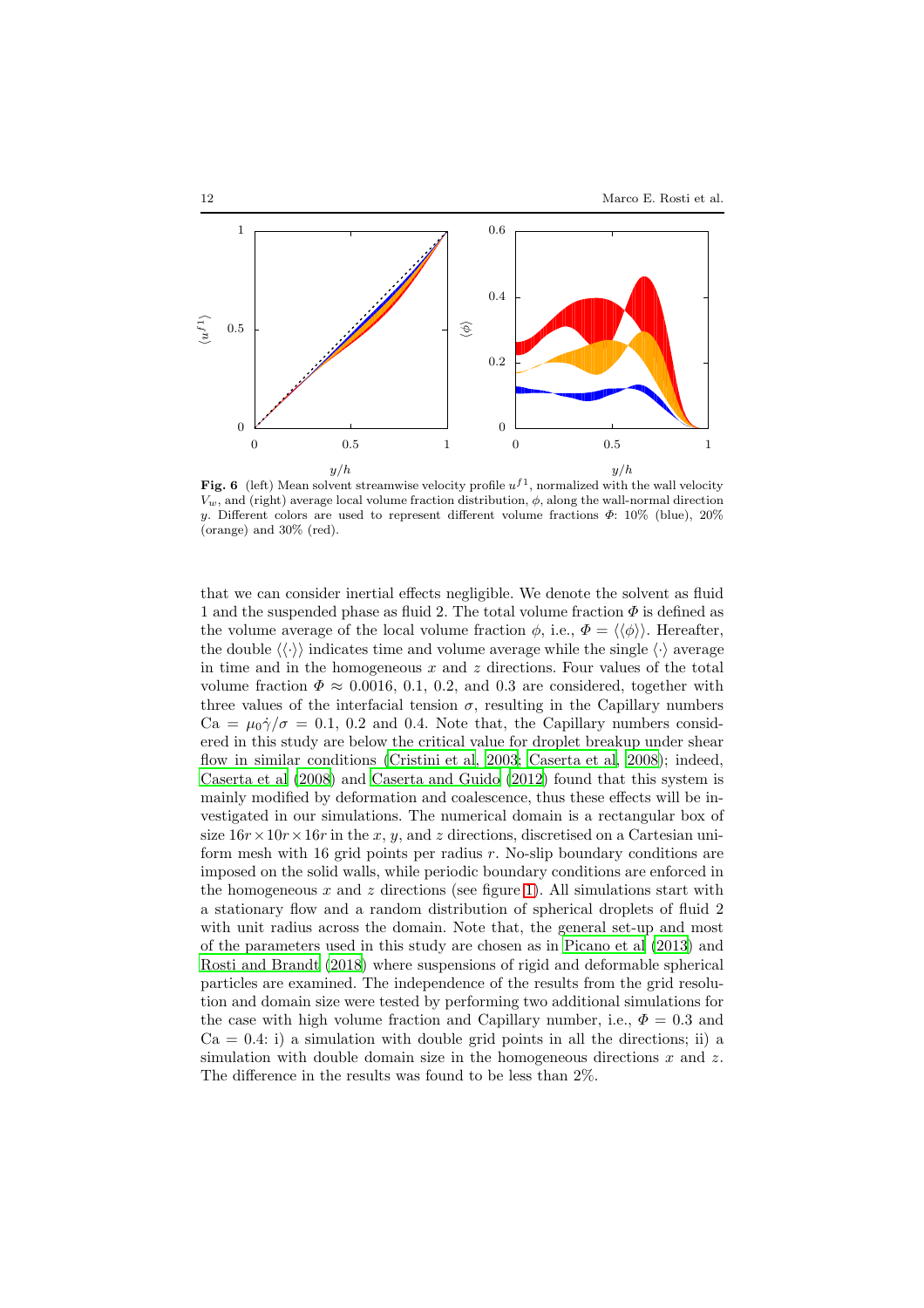

<span id="page-12-0"></span>Fig. 7 (left) The effective viscosity  $\mu/\mu_0$  as a function of the volume fraction  $\Phi$  for different values of the volume fraction,  $\Phi \approx 0.0016$  (brown), 0.1 (blue), 0.2 (orange), and 0.3 (red), and of Capillary number Ca = 0.1 ( $\times$ ), 0.2 (\*), and 0.4 (□). (right) Time evolution of the effective viscosity  $\mu/\mu_0$  for volume fractions  $\Phi = 0.1$  (blue), 0.2 (orange), and 0.3 (red) and for Capillary number  $Ca = 0.1$ .

We start the analysis of the two-fluid flow by showing the mean streamwise velocity profile of the solvent phase  $u^{f_1}$  in the left panel of figure [6.](#page-11-0) The blue, orange and red colors are used to distinguish the three different volume fractions  $\Phi = 0.1, 0.2$  and 0.3, respectively; the shaded area with the same color represents the spread of the data due to the different Capillary numbers studied in this work. In the Newtonian case, shown with a dashed black line, the velocity profile is linear, decreasing from  $V_w$  at the wall, due to the no-slip condition, to zero at the center line, for symmetry. The wall-normal profile is not straight in the emulsion and the velocity decreases faster than in the Newtonian case close to wall, i.e., the wall-normal derivative of the velocity profile at the wall increases; also, the profile shows a local minimum around  $y \approx 0.75h$ . These differences are enhanced for high values of volume fractions and Capillary numbers, and are strongly related to the distribution of the dispersed phase across the channel, reported in terms of average local volume fraction of the suspended fluid  $\langle \phi \rangle$  in the right panel of the same figure. Indeed, the suspended fluid has a non uniform distribution in the wall-normal direction, with a strong peak in the concentration around  $y \approx 0.75h$ , (the position of the local minimum of velocity), which moves towards the wall for increasing volume fractions. From the figure we can also observe a significant variation with the Capillary number as the volume fraction increases; this result differs from what reported by [Rosti and Brandt \(2018](#page-22-2)) for deformable particles, where only minor variations where observed in the volume fraction distribution for different Capillary numbers.

The wall-normal derivative of the streamwise velocity at the wall can be used to estimate the effective viscosity of the non-Newtonian emulsion made of the two Newtonian fluids. We define the effective viscosity  $\mu$ , normalized by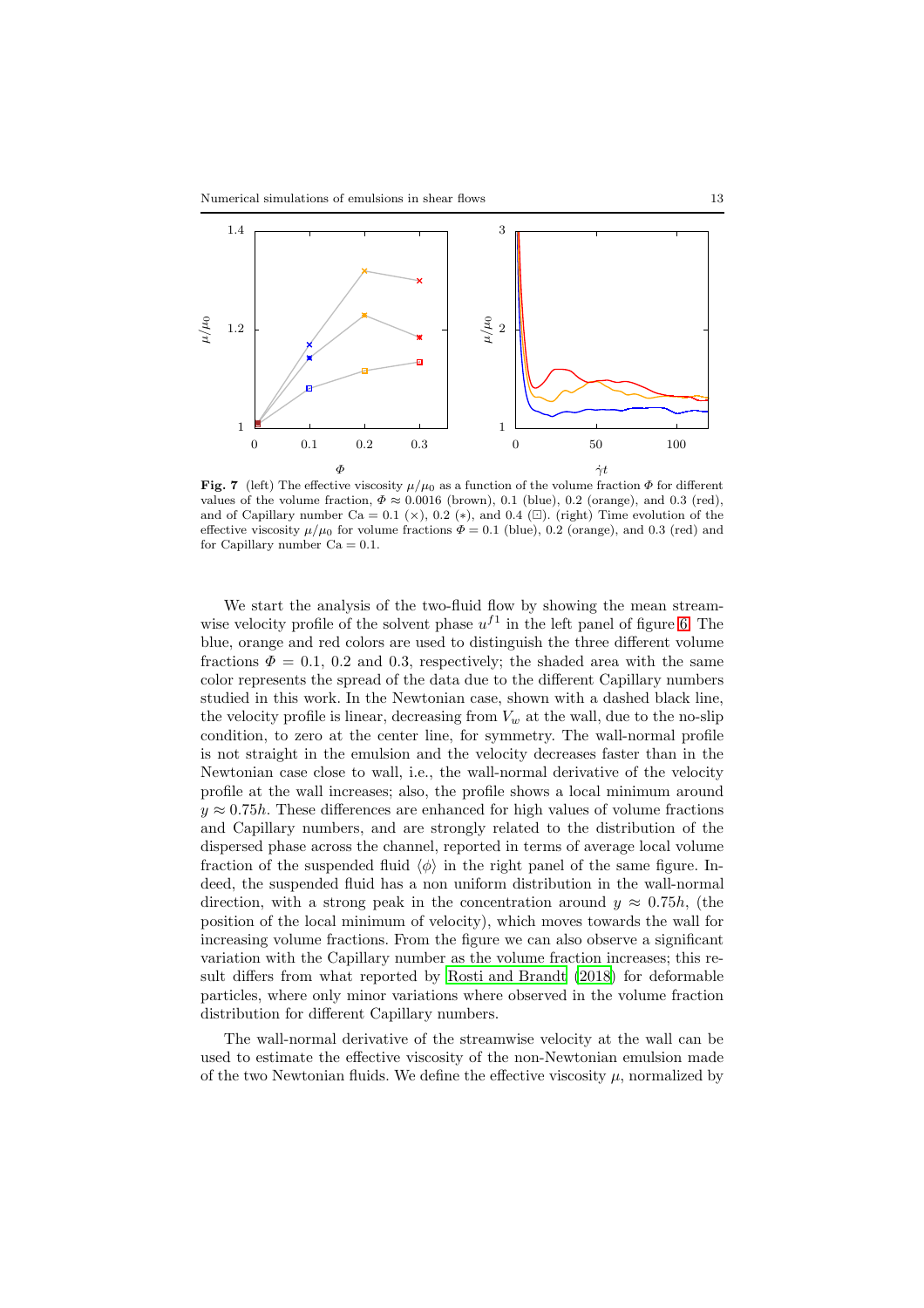the reference value  $\mu_0$ , as

$$
\frac{\mu}{\mu_0} = \frac{\langle \langle \sigma_{12}^{\mathbf{w}} \rangle \rangle}{\mu_0 \dot{\gamma}}.
$$
\n(18)

Figure [7\(](#page-12-0)left) shows the effective viscosity  $\mu$  as a function of the total volume fraction  $\Phi$  for all the Capillary number Ca considered. We observe that the effective viscosity decreases with the Capillary number Ca and exhibits a nonmonotonic behavior with respect to the volume fraction: in particular, it first increases with the volume fraction up to  $\Phi = 20\%$  and then decreases. These data are obtained by time-averaging the results over a time of approximately  $40\dot{\gamma}^{-1}$  after a long transient of approximately  $80\dot{\gamma}^{-1}$ . Indeed, the system is reaching a quasi statistically steady state after this interval for all the cases we have investigated, as shown in figure [7\(](#page-12-0)right) where we report the time history of the effective viscosity  $\mu$  for three different volume fractions ( $\Phi = 0.1$ , 0.2 and 0.3) and Capillary number  $Ca = 0.1$ . Note that, we have defined as quasi statistically steady state regime a condition where the global properties of the system (e.g., the effective viscosity) change by less than  $3\%$  over a time of  $20\dot{\gamma}^{-1}$ .

Next, we test whether an expression similar to that used for rigid and deformable objects can be used also for emulsions. To this end, we fit the effective viscosity of our simulations with the relation proposed by [Batchelor and Green](#page-20-1) [\(1972](#page-20-1)), i.e., a second order extension of [Einstein \(1956\)](#page-21-2) formula,

<span id="page-13-0"></span>
$$
\frac{\mu}{\mu_0} = 1 + [\mu] \Phi + B_{BG} \Phi^2,\tag{19}
$$

where  $[\mu]$  is the intrinsic viscosity (equal to 5/2 for rigid dilute particles) and  $B_{BG}$  is a coefficient equal to 7.6 for non-Brownian spheres. In the two-fluids system studied here, we measure the intrinsic viscosity  $[\mu]$  from the simulations with a single droplet in the computational domain (corresponding to the case  $\Phi \approx 0.0016$ , i.e.,  $[\mu] \approx (\mu - \mu_0) / (\mu_0 \Phi)$ . The coefficient  $B_{BG}$  is kept as a fitting parameter, whose values are reported in table [1,](#page-14-0) together with the intrinsic viscosity extracted from our simulations. We see that the secondorder expression is applicable for values of the volume fraction up to  $\Phi = 0.3$ in the two-fluid system considered here, provided that both  $|\mu|$  and  $B_{BG}$  are modified to take into account the droplet deformation, i.e., they are assumed as functions of the Capillary number Ca. For rigid particle suspensions, this second-order relation is usually inaccurate for  $\Phi \geq 0.15$ , as the viscosity increases faster than a second order polynomial [\(Stickel and Powell, 2005\)](#page-23-18); however, it has been shown recently to apply up to  $\Phi \approx 0.33$  for suspensions of deformable particles [\(Rosti and Brandt, 2018](#page-22-2)). From the data in the table, we observe that in the case of emulsions both the intrinsic viscosity  $[\mu]$  and the second-order coefficient  $B_{BG}$  are decreasing with the Capillary number Ca. Also,  $B_{BG}$  is negative for all the Capillary numbers Ca: the function  $\mu = \mu(\Phi)$ has a maximum. This can be explained by considering the limiting behaviors for  $\Phi = 0$  and 1; indeed, the limit for  $\Phi \to 0$  and  $\Phi \to 1$  is  $\mu = \mu_0$ , i.e., we recover the fluid viscosity, thus the function  $\mu = \mu(\Phi)$  must show a maximum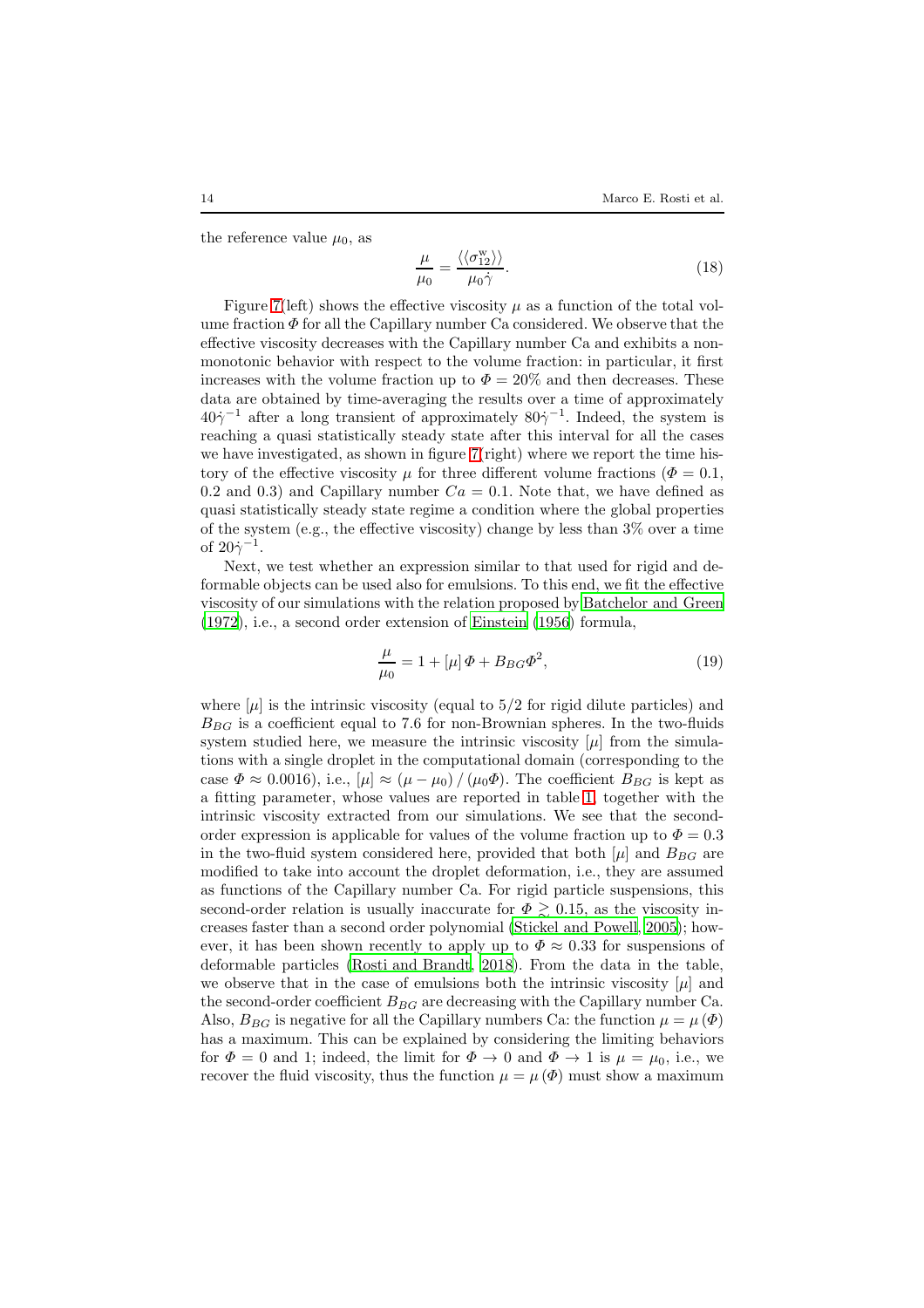| Ca I | $ \mu $ | $B_{BG}$   |
|------|---------|------------|
| 0.1  | 1.7538  | $-2.2078$  |
| 0.2  | 1.6615  | $-3.4116$  |
| 0.4  | 1.4769  | $-3.6253.$ |

<span id="page-14-0"></span>**Table 1** The fitting parameter  $B_{BG}$  in equation [\(19\)](#page-13-0) used for the curves in figure [7](#page-12-0) and the intrinsic viscosity  $[\mu]$  computed from our simulations.



<span id="page-14-1"></span>Fig. 8 The effective viscosity  $\mu/\mu_0$  as a function of the volume fraction  $\Phi$  for three Capillary numbers Ca: 0.1 (dashed line), 0.2 (solid line) and 0.4 (dotted line). The grey lines are the present results for a two-fluids system, the green and purple are results taken from the literature for deformable elastic particles [\(Rosti and Brandt](#page-22-2), [2018](#page-22-2)) and capsules [\(Matsunaga et al, 2016](#page-22-17)), respectively, while the black dash-dotetd line represent the rigid particle limit [\(Picano et al, 2015\)](#page-22-13).

for  $0 < \Phi < 1$ . These results are in good agreement with the experiments by [Caserta et al \(2006,](#page-20-6) [2008\)](#page-21-15).

Finally, we compare in figure [8](#page-14-1) the effective viscosity  $\mu$  of the present twofluids system with the results taken from the literature at similar volume fraction and Capillary number. In particular, the present results are shown in the figure with grey lines, while green lines represent the case of deformable hyper-elastic particles [\(Rosti and Brandt, 2018\)](#page-22-2), the purple lines indicate the case of deformable capsules [\(Matsunaga et al, 2016\)](#page-22-17) and the black line is the results for rigid particles [\(Picano et al](#page-22-13), [2015\)](#page-22-13). In the deformable cases reported (two-fluids system, capsules and elastic particles), results pertaining three different Capillary numbers are shown in the figure:  $Ca = 0.1$  (dashed line), 0.2 (solid line) and 0.4 (dotted line). We clearly note that, all the deformable cases show smaller effective viscosity than in the presence of rigid particles, with the difference increasing with the volume fraction  $\Phi$  and the Capillary number Ca. Also, the present results are those with lower effective viscosity, followed by capsules and finally by deformable particles whose results are the closest to the one for rigid particles. The reduction of the effective viscosity with respect to the case of rigid spheres indicates a reduced influence of the suspended phase on the flow of the carrier phase. This is due to the deformability which allows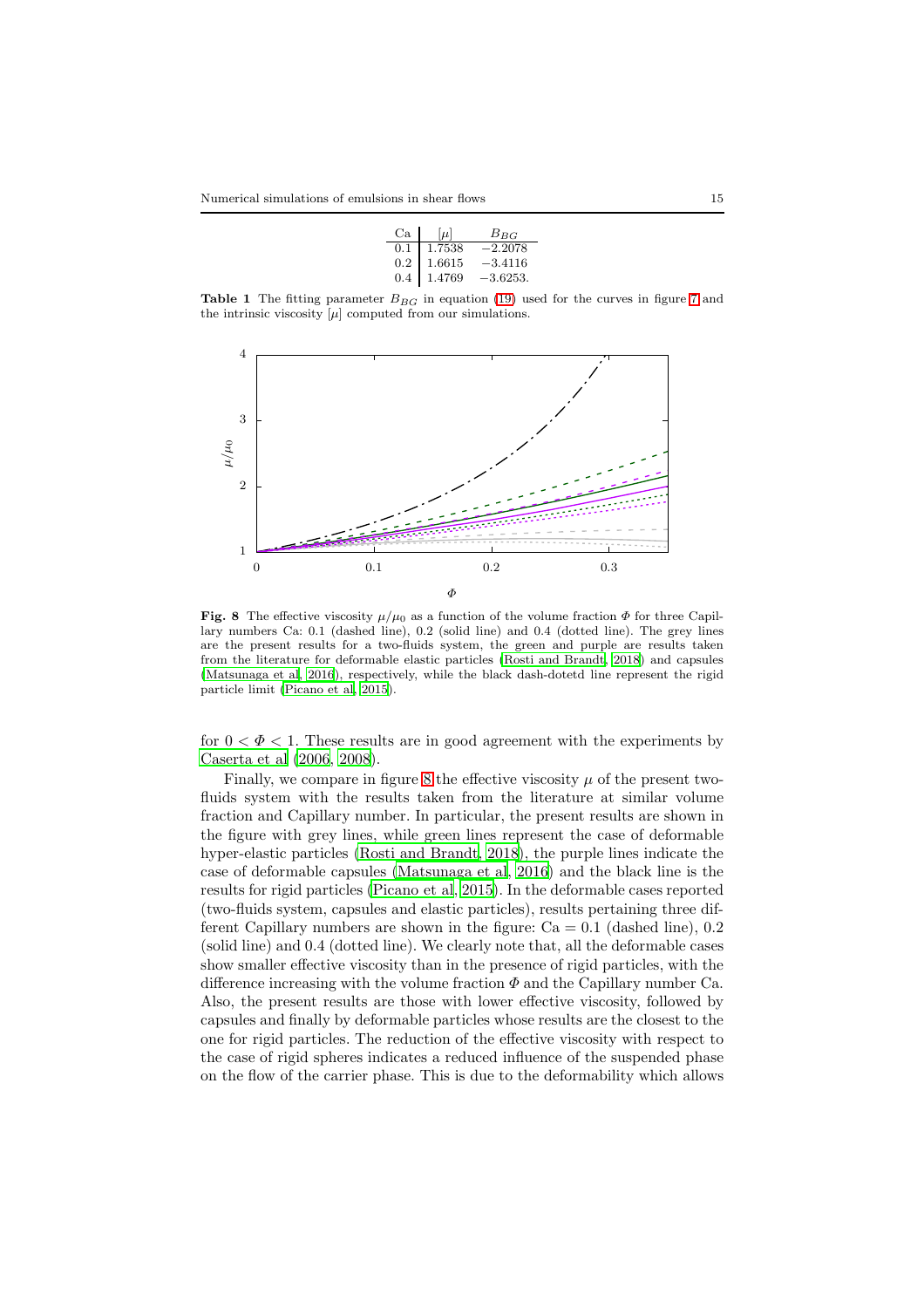

<span id="page-15-0"></span>Fig. 9 (top) Instantaneous shape of the suspension at  $Ca = 0.2$  for three different volume fractions:  $\Phi = 0.1, 0.2,$  and 0.3. (bottom) Shape of the particle in the dilute case,  $\Phi = 0.0016$ , for increasing Capillary numbers  $Ca = 0.1, 0.2$  and 0.4.

the intrusions to attain a shape which is able to reduce the obstruction to the flow and adapts to it.

We now study the behavior of the interface in the emulsions under investigations here. Figure [9](#page-15-0) displays instantaneous configurations of the interface between the two fluids: the top row reports cases at  $Ca = 0.2$  and increasing  $\Phi$ , i.e., 0.1, 0.2 and 0.3, while the bottom row is for the dilute suspension  $\Phi = 0.0016$  and increasing Ca, i.e., 0.1, 0.2 and 0.4. We observe that, in the dilute case, the shape progressively changes from a sphere to an ellipsoid as the Capillary number Ca increases. However, in the case of an emulsion, the interface shape rapidly degenerates from that of an ellipsoid due to the merging process: indeed, we can observe the formation of elongated structures spanning large portions of the domain both in the streamwise and spanwise directions. To quantify the deformation, it is common in the literature to evaluate the so-called Taylor parameter

$$
\mathcal{T} = \frac{a - b}{a + b},\tag{20}
$$

where  $a$  and  $b$  are the semi-major and semi-minor axis of the inscribed ellipse passing through the center of the droplet in the  $x-y$  plane. However, due to the merging, only few interface shapes are truly ellipsoidal, and thus this measure is not appropriate for the present case. An alternative indicator of the deformation and merging of the droplets is reported in the left panel of figure [10,](#page-16-0) where the mean interface surface area  $S$ , normalized by its initial value  $S_0$ , is depicted as a function of the total volume fraction  $\Phi$ . We observe that S decreases (although not monotonically) with the volume fraction  $\Phi$  and increases with the Capillary number Ca. In the dilute case (brown symbols) the surface is always greater than the initial spherical shape, as expected being the sphere the shape with lowest surface area to volume ratio. As Ca increases and the av-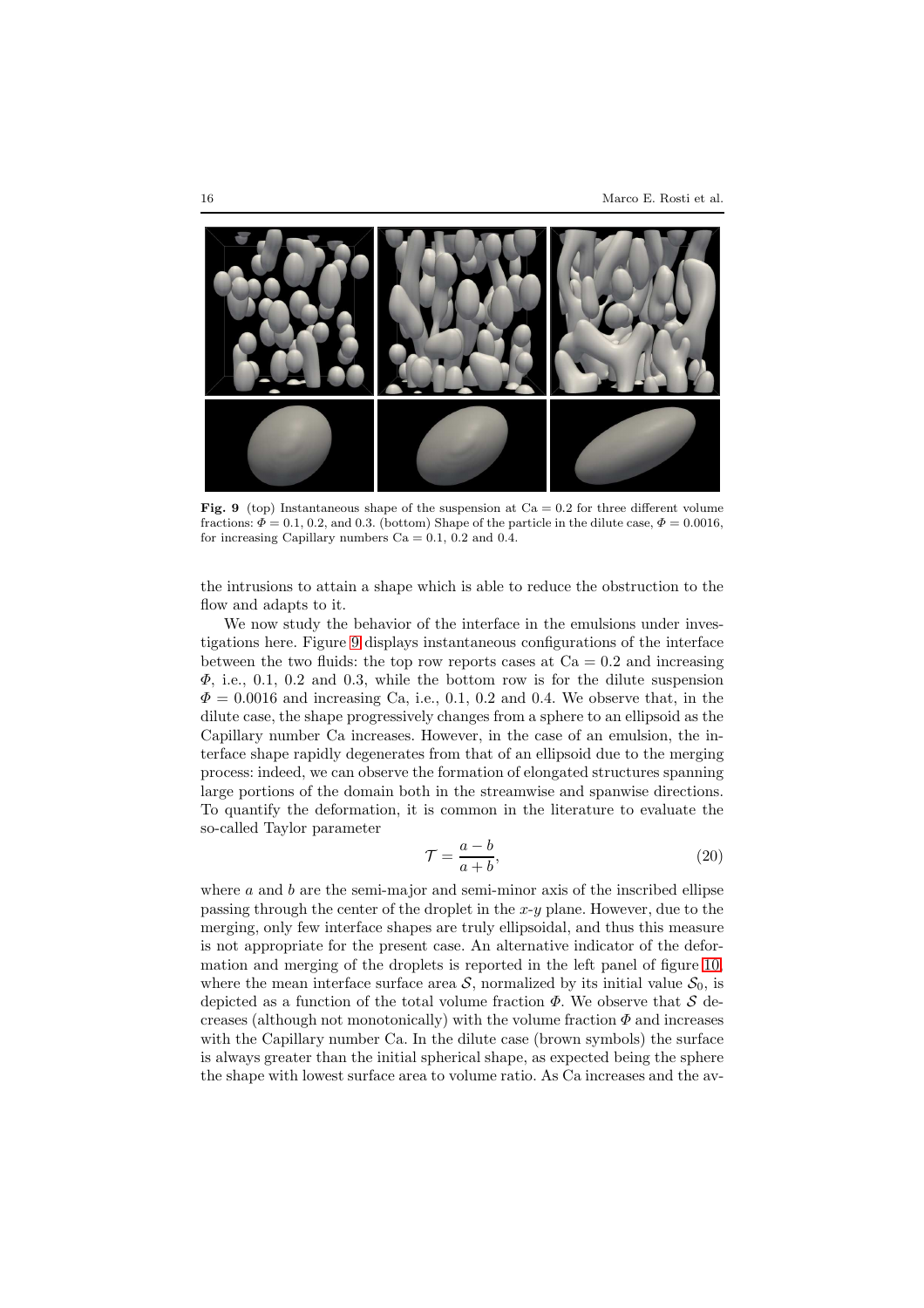

<span id="page-16-0"></span>**Fig. 10** (left) Normalized mean interface surface area  $S$  as a function of the volume fraction  $\Phi$  for different Capillary numbers Ca. The symbol and color scheme is the same as in figure [7.](#page-12-0) (right) Probability density function of the flow topology parameter  $Q$  for all the volume fractions  $\Phi$  and for a fixed Capillary number Ca = 0.2. The color scheme is the same as in figure [7,](#page-12-0) and the dashed and solid lines are used for fluid 1 and 2, respectively.

erage shape changes going from a sphere to an ellipsoid (see the bottom panels in figure [9\)](#page-15-0) the surface area increases. Thus, at a fixed Capillary number and increasing volume fraction, the total surface area reduces due to the merging. We can therefore conclude the following:  $i$ ) for the low Capillary number cases  $(Ca = 0.1,$  displayed with the symbol  $\times$ ) the merging is the dominant effect because the droplets are only slightly deforming and most of the deviations from the initial configuration are due to the merging;  $ii)$  for the high Capillary number cases (Ca = 0.4, shown by  $\Box$ ) the deformation is dominant at low volume fractions when the surface area is increasing, but eventually, as  $\Phi$ increases, the merging reduces the total surface area;  $iii)$  finally, the cases with intermediate Capillary number (Ca = 0.2, indicated with  $\ast$ ) present a mixed behavior, although at high  $\Phi$  the merging always prevails, reducing the total area.

In order to evaluate the different flow behaviors in the two fluids, we compute the so called flow topology parameter Q, successfully used by [De Vita et al](#page-21-16) [\(2018](#page-21-16)) among others. The flow topology parameter is defined as

$$
\mathcal{Q} = \frac{D^2 - \Omega^2}{D^2 + \Omega^2},\tag{21}
$$

where  $D^2 = D_{ij}D_{ji}$  and  $\Omega^2 = \Omega_{ij}\Omega_{ji}$ , being  $\Omega_{ij}$  the rate of rotation tensor,  $\Omega_{ij} = (\partial u_i/\partial x_j - \partial u_j/\partial x_i)/2$ . When  $\mathcal{Q} = -1$  the flow is purely rotational, regions with  $\mathcal{Q} = 0$  represent pure shear flow and those with  $\mathcal{Q} = 1$  elongational flow. The distribution of the flow topology parameter for the cases with  $Ca = 0.2$  and different volume fractions  $\Phi$  is reported in Figure [10\(](#page-16-0)right). In particular, we show the probability density function (pdf) of  $\mathcal Q$  in the two liquid phases separately. We observe that in the fluid 1 the flow is mostly a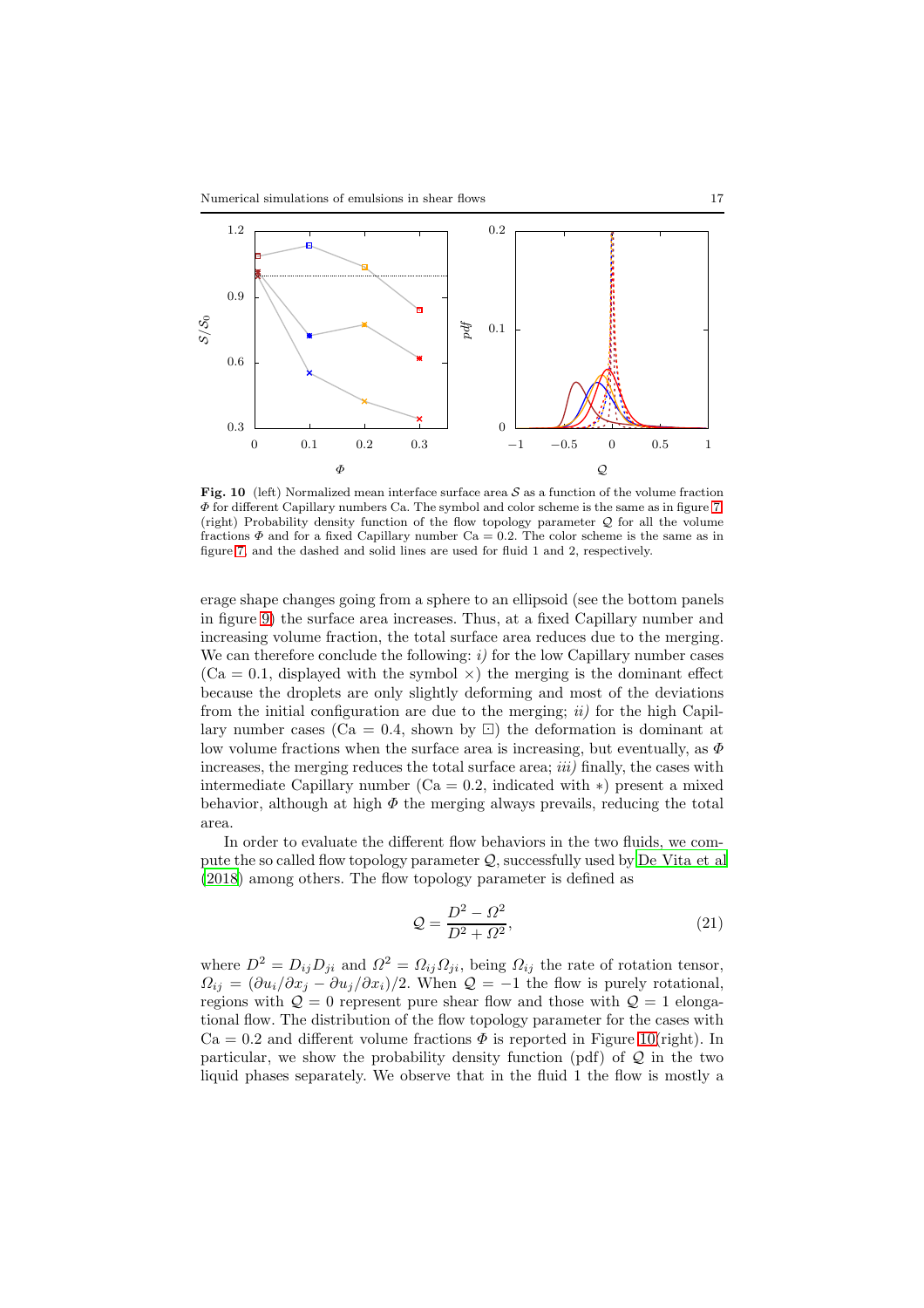shear flow, as demonstrated by a sharp peak at  $\mathcal{Q} = 0$ . On the other hand, the flow of fluid 2 shows a broad peak for  $Q < 0$ , meaning that the flow is more rotational. However, this peak displaces towards  $\mathcal{Q} = 0$  as the volume fraction is increased. This is caused by the increased merging at high  $\Phi$ , which generates large structures (see figure [9\)](#page-15-0) which spans larger and larger area of the domain.

To understand the rheological behavior of the emulsion, we consider the different contributions to the momentum transfer. The streamwise component of the mean momentum equations for a Couette flow with streamwise and spanwise homogeneous direction reads [\(Pope, 2001\)](#page-22-18)

$$
\mu_0 \frac{d^2 \langle u \rangle}{dy^2} - \rho \frac{d \langle u' v' \rangle}{dy} + \langle f_1 \rangle = 0,
$$
\n(22)

where the  $'$  indicates the fluctuation with respect to the mean. Integrating the equation in the wall-normal direction  $y$  we obtain

<span id="page-17-0"></span>
$$
\frac{d\langle \sigma_{12}\rangle}{dy} = 0,\t(23)
$$

where we have defined the total shear stress  $\langle \sigma_{12} \rangle$  as the sum of the viscous and Reynolds stresses, with the addition of a contribution from the interfacial tension  $f_i$ , i.e.,

$$
\langle \sigma_{12} \rangle = \mu_0 \frac{d\langle u \rangle}{dy} - \rho \langle u'v' \rangle + \int_0^y \langle f_1 \rangle.
$$
 (24)

Note that, although the integral of the interfacial tension over a full droplet is null, the wall-normal profile of its contribution is not, and it must thus be accounted for. Finally, the viscous and Reynolds stresses can be further decomposed into the contribution of the two fluids, see equation [\(4\)](#page-4-2), giving the following expression:

$$
\langle \sigma_{12} \rangle = \underbrace{\left(\mu_0 \frac{d\langle u \rangle}{dy} - \rho \langle u'v' \rangle\right)}_{\text{fluid 1}} + \underbrace{\left(\mu_0 \frac{d\langle u \rangle}{dy} - \rho \langle u'v' \rangle\right)}_{\text{fluid 2}} + \underbrace{\int_0^y \langle f_1 \rangle dy}_{\text{interfacial tension}}, \quad (25)
$$

where the averages in the first two brackets are performed separately in the two phases. Each of these contribution have been averaged in time and in the homogeneous directions and displayed in figure [11\(](#page-18-0)left) as function of the wallnormal distance y for the cases with Ca = 0.2 and volume fractions  $\Phi = 0.1$ , 0.2 and 0.3 (top, middle and bottom panel in the left column). Note that, the stresses are normalized by the total wall value, thus they vary between 0 and 1 and that the Reynolds stress contributions are not shown being negligible in the inertialess limit.

The viscous stress of fluid 1 is the only not null component at the wall, due to the fact that the fluid 2 has null concentration there (see figure [6\(](#page-11-0)right)). At the lowest volume fraction shown here the fluid 1 viscous stress is the dominant contribution, being responsible for more than 70% of the total stress at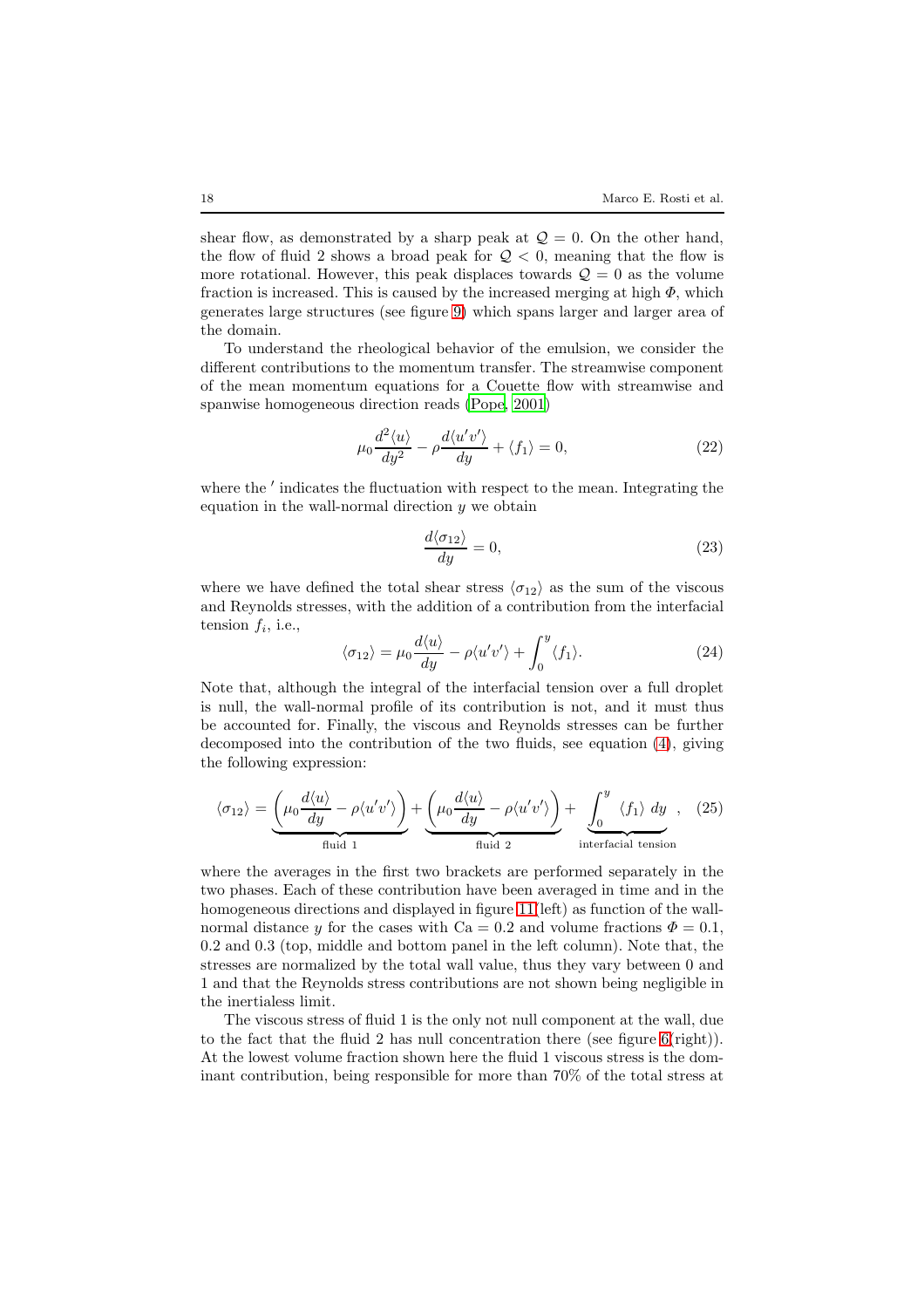

<span id="page-18-0"></span>Fig. 11 Decomposition of the total shear stress  $\langle \sigma_{12} \rangle$  in its contributions (see equation [\(25\)](#page-17-0)), normalized by the total wall value  $\langle \sigma_{12}^{\rm w} \rangle$ . The figures in the left column show the profile of the shear stress components as a function of the wall-normal distance for the case with  $Ca = 0.2$  while those in the right column the percentage distribution of the shear stress contribution as a function of the Capillary number Ca. The top, middle and bottom row indicate the three volume fraction  $\Phi = 0.1, 0.2$  and 0.3, respectively. The shear stress contribution due to the interfacial tension, viscous stress of fluid 1 and viscous stress of fluid 2 are shown with the dash-dotted − · −, dashed − − and solid — lines in the right column and with the grey, blue and green bars in the histograms in the right column.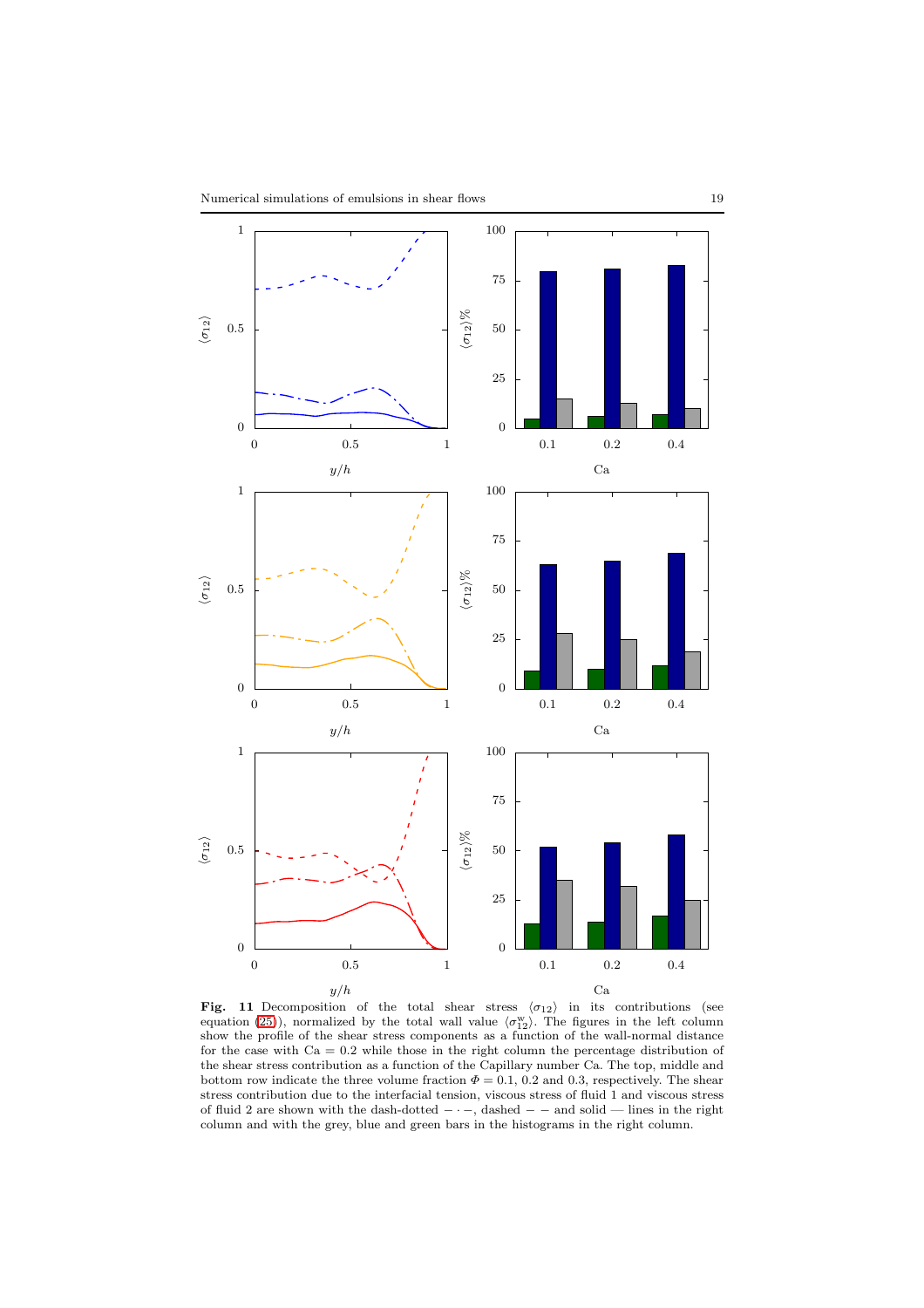each wall-normal location. It has a minimum value around  $y \approx 0.75h$  corresponding to the location of maximum concentration of fluid 2 as previously discussed. As the volume fraction is increased, the fluid 1 viscous stress becomes smaller and smaller; this is compensated by an increase in the fluid 2 viscous stress contribution. Moreover, we observe that the interfacial tension term is almost uniform across the channel, and that its contribution increases with the volume fraction. In figure [11\(](#page-18-0)right) we summarize the stress budgets analysis by showing the volume-averaged percentage contribution of all the non-zero components of the total shear stress, i.e., fluid 1 viscous stress (blue), fluid 2 viscous stress (green), and interfacial tension (grey). Each panel shows how the stress balance change with the Capillary number, and each panel corresponds to a different volume fraction ( $\Phi = 0.1$ : top panel; 0.2: middle panel; 0.3: bottom panel). For every volume fraction, we observe that the percentage contribution of the viscous stress of the solvent and suspended fluids increases with the Capillary number; on the other hand, the contribution of the interfacial tension slightly decreases with the Capillary number (see figure [10\(](#page-16-0)left)). These results are similar to the one reported for hyper-elastic particles by [Rosti and Brandt \(2018](#page-22-2)) who also found an increase of the particle contribution with the elasticity Capillary number (i.e., deformability).

# <span id="page-19-0"></span>4 Conclusion

We have implemented and validated a volume of fluid methodology based on the MTHINC method first proposed by [Ii et al \(2012\)](#page-21-0) which can be used to study multiphase problems. A fully multidimensional hyperbolic tangent function is used to reconstruct the interface and the main advantages can be summarized as follows:  $i)$  the geometric reconstruction of the interface is not required;  $ii)$  both linear and quadratic surfaces can be easily constructed;  $iii)$ the continuous multidimensional hyperbolic tangent function allows the direct calculations of the numerical fluxes, derivatives and normal vectors;  $iv)$  the hyperbolic tangent function prevents the numerical diffusion that smears out the interface transition layer. Moreover, the implementation presented here allows the use of an efficient FFT-based fractional step method to solve the system of equations, and is based on the splitting of the pressure in a constant and a varying term, which makes the FFT solver applicable also when the density in the two phases differs.

We have studied the rheology of a system of two Newtonian fluids in a wall-bounded shear flow, i.e., plane Couette flow, at low Reynolds number such that inertial effects are negligible. The rheology of the emulsion is analyzed by discussing how the effective viscosity  $\mu$  is affected by variations of the volume fraction  $\Phi$  and Capillary number Ca. The effective viscosity  $\mu$  is a non-linear function of both this parameters  $\mu = \mu (\Phi, \text{Ca})$  and the emulsion shows an effective viscosity lower than the one of suspensions of rigid particles, deformable elastic particles and capsules. Differently form these other cases, here the droplets can merge, especially at high volume fractions and high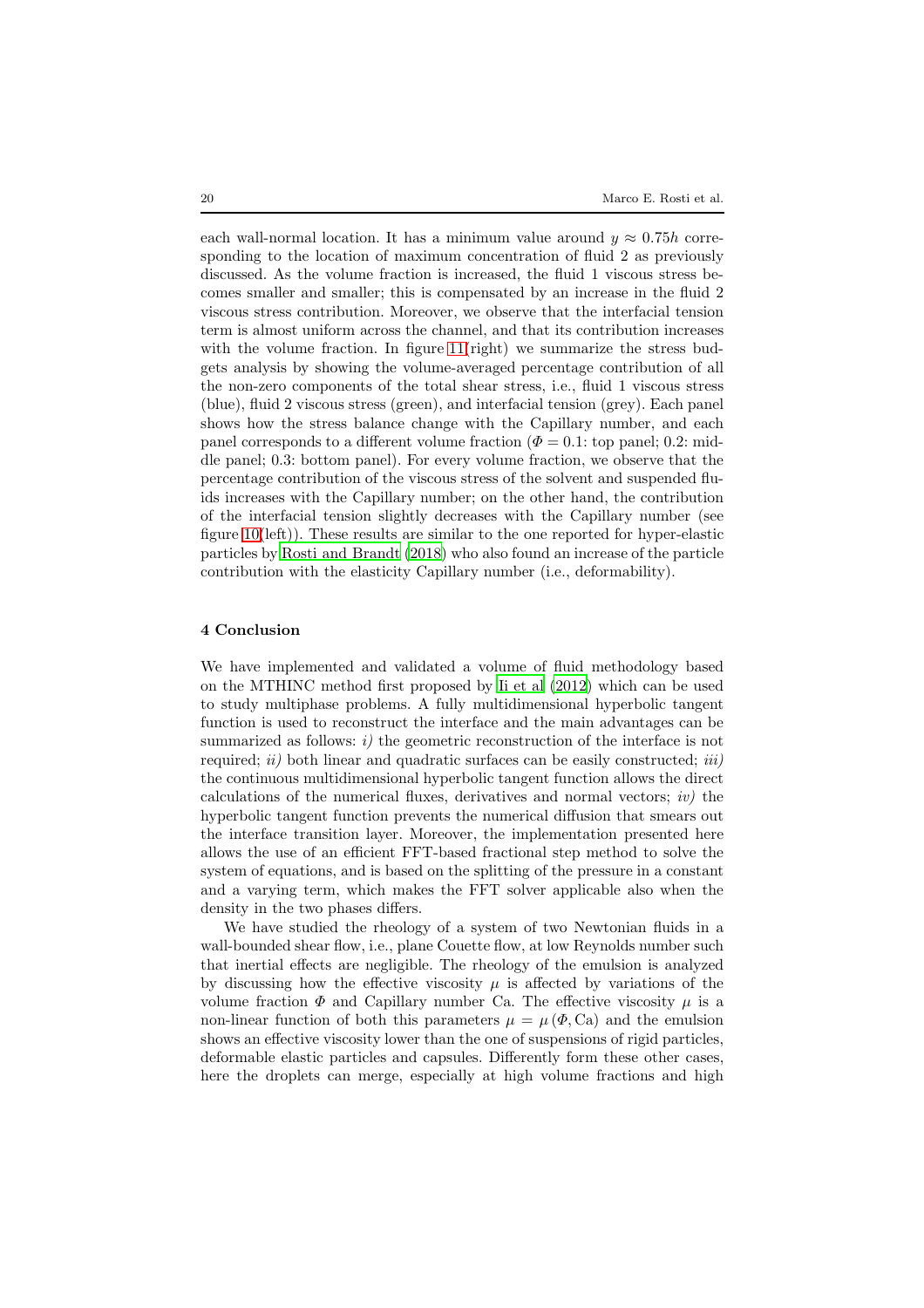Capillary numbers. Also, the effective viscosity curve has a negative second derivative with respect to  $\Phi$ , thus suggesting the presence of a maximum in the curve at higher volume fractions. The overall deformation of the emulsion has been quantified in terms of the interface surface area and the flow within the two phases studied by means of the flow topology parameter. In particular, we have shown that the flow of the suspending fluid is mainly a shear flow, while that of the dispersed fluid is more rotational.

Finally, we have analysed the contributions to the total shear stress of the two fluid phases and of the interfacial force and showed that the Reynolds stress contributions are negligible at this Reynolds number and that the viscous stress of the two fluids provide the dominant contribution. These have a non-uniform distribution across the channel, with the percentage contribution of both phases increasing with the volume fraction and Capillary number. An important contribution comes from the interfacial tension, whose effect increases with the volume fraction and decreases with the Capillary number.

The study presented in this work will be extended to consider different viscosity and density ratios between the two fluids, and to better understand the non-monotonic behavior of the effective viscosity and its effect on the rheological behavior of emulsions.

Acknowledgements The work is supported by the Microflusa project. This effort receives funding from the European Union Horizon 2020 research and innovation program under Grant Agreement No. 664823. L.B. and M.E.R. also acknowledge financial support by the European Research Council grant, no. ERC-2013-CoG-616186, TRITOS. The computer time was provided by SNIC (Swedish National Infrastructure for Computing).

# References

- <span id="page-20-0"></span>Alizad Banaei A, Loiseau JC, Lashgari I, Brandt L (2017) Numerical simulations of elastic capsules with nucleus in shear flow. European Journal of Computational Mechanics pp 1–23
- <span id="page-20-3"></span>Aulisa E, Manservisi S, Scardovelli R, Zaleski S (2003) A geometrical areapreserving volume-of-fluid advection method. Journal of Computational Physics 192(1):355–364
- <span id="page-20-2"></span>Batchelor GK (1977) The effect of Brownian motion on the bulk stress in a suspension of spherical particles. Journal of Fluid Mechanics 83(01):97–117
- <span id="page-20-1"></span>Batchelor GK, Green JT (1972) The determination of the bulk stress in a suspension of spherical particles to order c 2. Journal of Fluid Mechanics 56(03):401–427
- <span id="page-20-4"></span>Brackbill JU, Kothe DB, Zemach C (1992) A continuum method for modeling surface tension. Journal of Computational Physics 100(2):335–354
- <span id="page-20-5"></span>Caserta S, Guido S (2012) Vorticity banding in biphasic polymer blends. Langmuir 28(47):16254–16262
- <span id="page-20-6"></span>Caserta S, Simeone M, Guido S (2006) A parameter investigation of shearinduced coalescence in semidilute PIB–PDMS polymer blends: effects of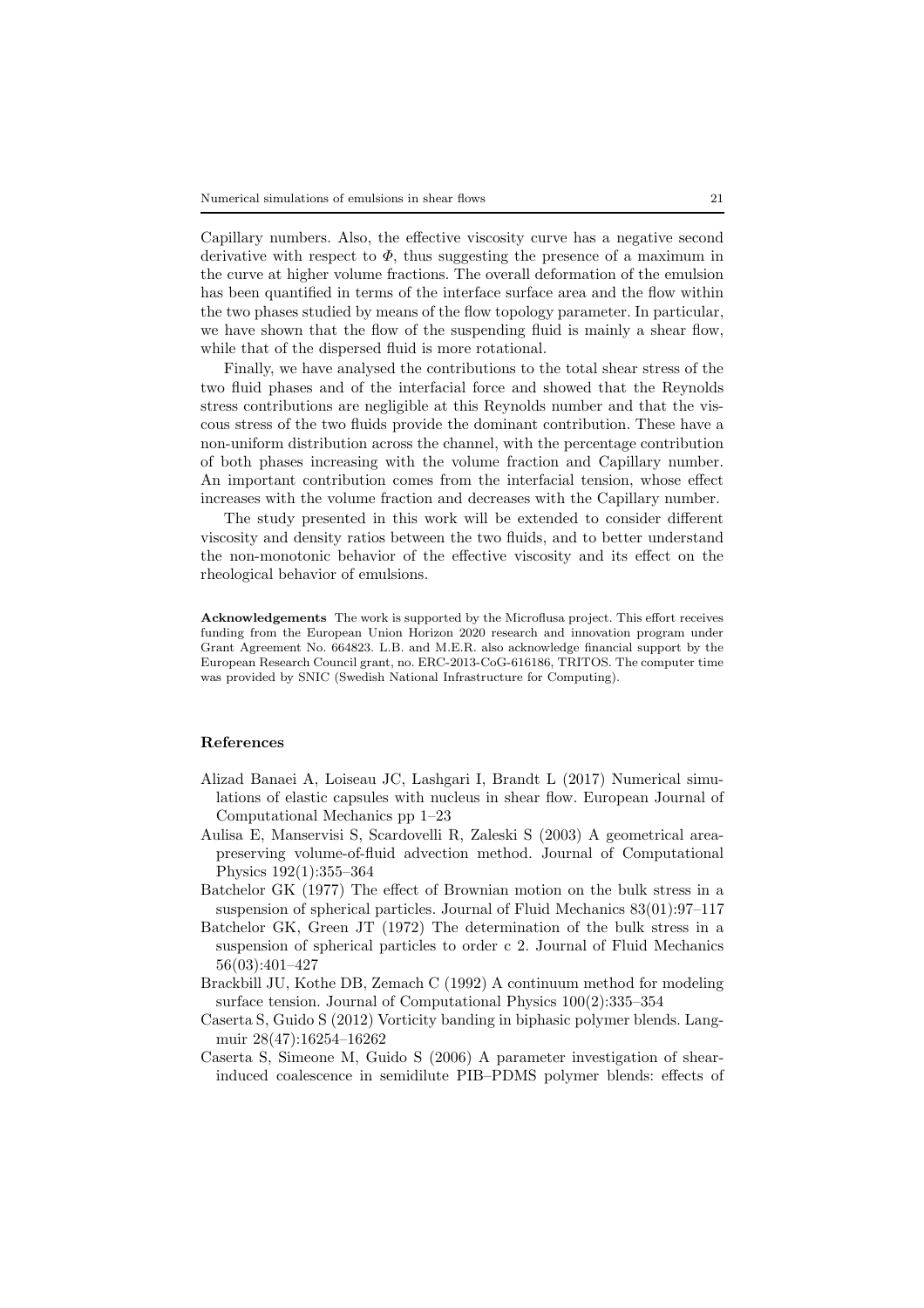shear rate, shear stress volume fraction, and viscosity. Rheologica Acta 45(4):505–512

- <span id="page-21-15"></span>Caserta S, Simeone M, Guido S (2008) Shear banding in biphasic liquid-liquid systems. Physical Review Letters 100(13):137801
- <span id="page-21-14"></span>Cristini V, Guido S, Alfani A, Blawzdziewicz J, Loewenberg M (2003) Drop breakup and fragment size distribution in shear flow. Journal of Rheology 47(5):1283–1298
- <span id="page-21-6"></span>Cummins SJ, Francois MM, Kothe DB (2005) Estimating curvature from volume fractions. Computers & Fluids 83(6-7):425–434
- <span id="page-21-16"></span>De Vita F, Rosti ME, Izbassarov D, Duffo L, Tammisola O, Hormozi S, Brandt L (2018) Elastoviscoplastic flow in porous media. Journal of Non-Newtonian Fluid Mechanics 258:10–21
- <span id="page-21-9"></span>Dodd MS, Ferrante A (2014) A fast pressure-correction method for incompressible two-fluid flows. Journal of Computational Physics 273:416–434
- <span id="page-21-10"></span>Dodd MS, Ferrante A (2016) On the interaction of Taylor length scale size droplets and isotropic turbulence. Journal of Fluid Mechanics 806:356–412
- <span id="page-21-11"></span>Dong S, Shen J (2012) A time-stepping scheme involving constant coefficient matrices for phase-field simulations of two-phase incompressible flows with large density ratios. Journal of Computational Physics 231(17):5788–5804
- <span id="page-21-2"></span>Einstein A (1956) Investigations on the theory of the Brownian movement. Dover Publications
- <span id="page-21-3"></span>Ferrini F, Ercolani D, De Cindio B, Nicodemo L, Nicolais L, Ranaudo S (1979) Shear viscosity of settling suspensions. Rheologica Acta 18(2):289–296
- <span id="page-21-5"></span>Francois MM, Cummins SJ, Dendy ED, Kothe DB, Sicilian JM, Williams MW (2006) A balanced-force algorithm for continuous and sharp interfacial surface tension models within a volume tracking framework. Journal of Computational Physics 213(1):141–173
- <span id="page-21-1"></span>Freund JB (2014) Numerical simulation of flowing blood cells. Annual Review of Fluid Mechanics 46:67–95
- <span id="page-21-7"></span>Harvie DJE, Fletcher DF (2000) A new volume of fluid advection algorithm: the stream scheme. Journal of Computational Physics 162(1):1–32
- <span id="page-21-12"></span>Hysing SR, Turek S, Kuzmin D, Parolini N, Burman E, Ganesan S, Tobiska L (2009) Quantitative benchmark computations of two-dimensional bubble dynamics. International Journal for Numerical Methods in Fluids 60(11):1259– 1288
- <span id="page-21-0"></span>Ii S, Sugiyama K, Takeuchi S, Takagi S, Matsumoto Y, Xiao F (2012) An interface capturing method with a continuous function: the THINC method with multi-dimensional reconstruction. Journal of Computational Physics 231(5):2328–2358
- <span id="page-21-8"></span>Kim J, Moin P (1985) Application of a fractional-step method to incompressible navier-stokes equations. Journal of Computational Physics 59(2):308– 323
- <span id="page-21-4"></span>Kulkarni PM, Morris JF (2008) Suspension properties at finite reynolds number from simulated shear flow. Physics of Fluids (1994-present) 20(4):040602
- <span id="page-21-13"></span>Legendre D, Daniel C, Guiraud P (2005) Experimental study of a drop bouncing on a wall in a liquid. Physics of Fluids (1994-present) 17(9):097105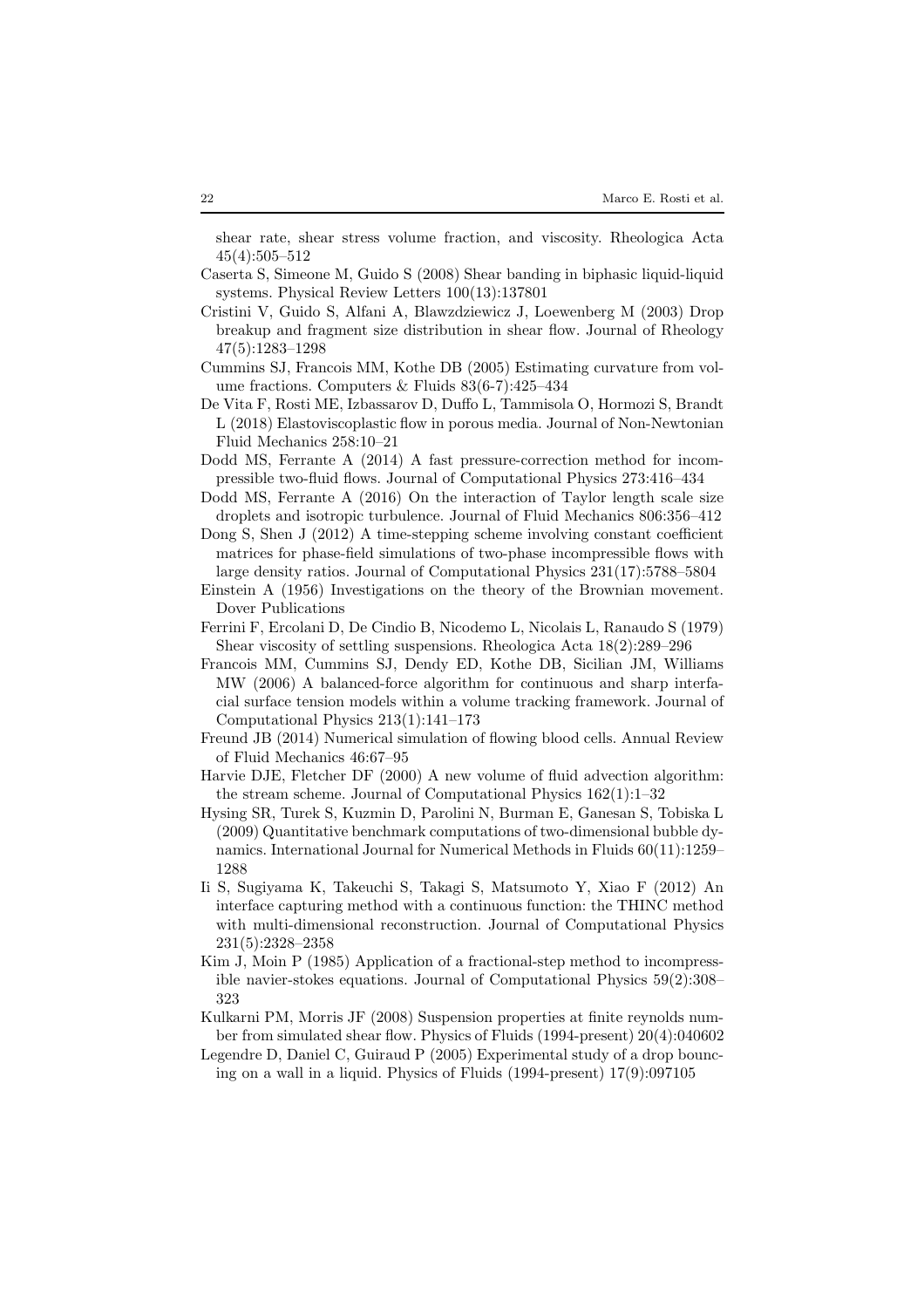- <span id="page-22-6"></span>Loewenberg M (1998) Numerical simulation of concentrated emulsion flows. Journal of Fluids Engineering 120(4):824–832
- <span id="page-22-5"></span>Loewenberg M, Hinch EJ (1996) Numerical simulation of a concentrated emulsion in shear flow. Journal of Fluid Mechanics 321:395–419
- <span id="page-22-4"></span>Mason TG (1999) New fundamental concepts in emulsion rheology. Current Opinion in Colloid & Interface Science 4(3):231–238
- <span id="page-22-17"></span>Matsunaga D, Imai Y, Yamaguchi T, Ishikawa T (2016) Rheology of a dense suspension of spherical capsules under simple shear flow. Journal of Fluid Mechanics 786:110–127
- <span id="page-22-0"></span>Mewis J, Wagner NJ (2012) Colloidal suspension rheology. Cambridge University Press
- <span id="page-22-8"></span>Noh WF, Woodward P (1976) SLIC (simple line interface calculation). In: Proceedings of the fifth international conference on numerical methods in fluid dynamics, Springer, pp 330–340
- <span id="page-22-3"></span>Picano F, Breugem WP, Mitra D, Brandt L (2013) Shear thickening in non-Brownian suspensions: an excluded volume effect. Physical Review Letters 111(9):098302
- <span id="page-22-13"></span>Picano F, Breugem WP, Brandt L (2015) Turbulent channel flow of dense suspensions of neutrally buoyant spheres. Journal of Fluid Mechanics 764:463– 487
- <span id="page-22-11"></span>Pilliod Jr JE, Puckett EG (2004) Second-order accurate volume-of-fluid algorithms for tracking material interfaces. Journal of Computational Physics 199(2):465–502
- <span id="page-22-18"></span>Pope SB (2001) Turbulent flows. Cambridge University Press
- <span id="page-22-16"></span>Popinet S, Zaleski S (1999) A front-tracking algorithm for accurate representation of surface tension. International Journal for Numerical Methods in Fluids 30(6):775–793
- <span id="page-22-7"></span>Prosperetti A, Tryggvason G (2009) Computational methods for multiphase flow. Cambridge University Press
- <span id="page-22-9"></span>Puckett EG, Almgren AS, Bell JB, Marcus DL, Rider WJ (1997) A high-order projection method for tracking fluid interfaces in variable density incompressible flows. Journal of Computational Physics 130(2):269–282
- <span id="page-22-12"></span>Quintard M, Whitaker S (1994) Transport in ordered and disordered porous media ii: Generalized volume averaging. Transport in Porous Media 14(2):179–206
- <span id="page-22-10"></span>Rider WJ, Kothe DB (1998) Reconstructing volume tracking. Journal of Computational Physics 141(2):112–152
- <span id="page-22-14"></span>Rosti ME, Brandt L (2017) Numerical simulation of turbulent channel flow over a viscous hyper-elastic wall. Journal of Fluid Mechanics 830:708–735
- <span id="page-22-2"></span>Rosti ME, Brandt L (2018) Suspensions of deformable particles in a Couette flow. Journal of Non-Newtonian Fluid Mechanics accepted
- <span id="page-22-1"></span>Rosti ME, Brandt L, Mitra D (2018) Rheology of suspensions of viscoelastic spheres: Deformability as an effective volume fraction. Physical Review Fluids 3(1):012301(R)
- <span id="page-22-15"></span>Rudman M (1997) Volume-tracking methods for interfacial flow calculations. International Journal for Numerical Methods in Fluids 24(7):671–691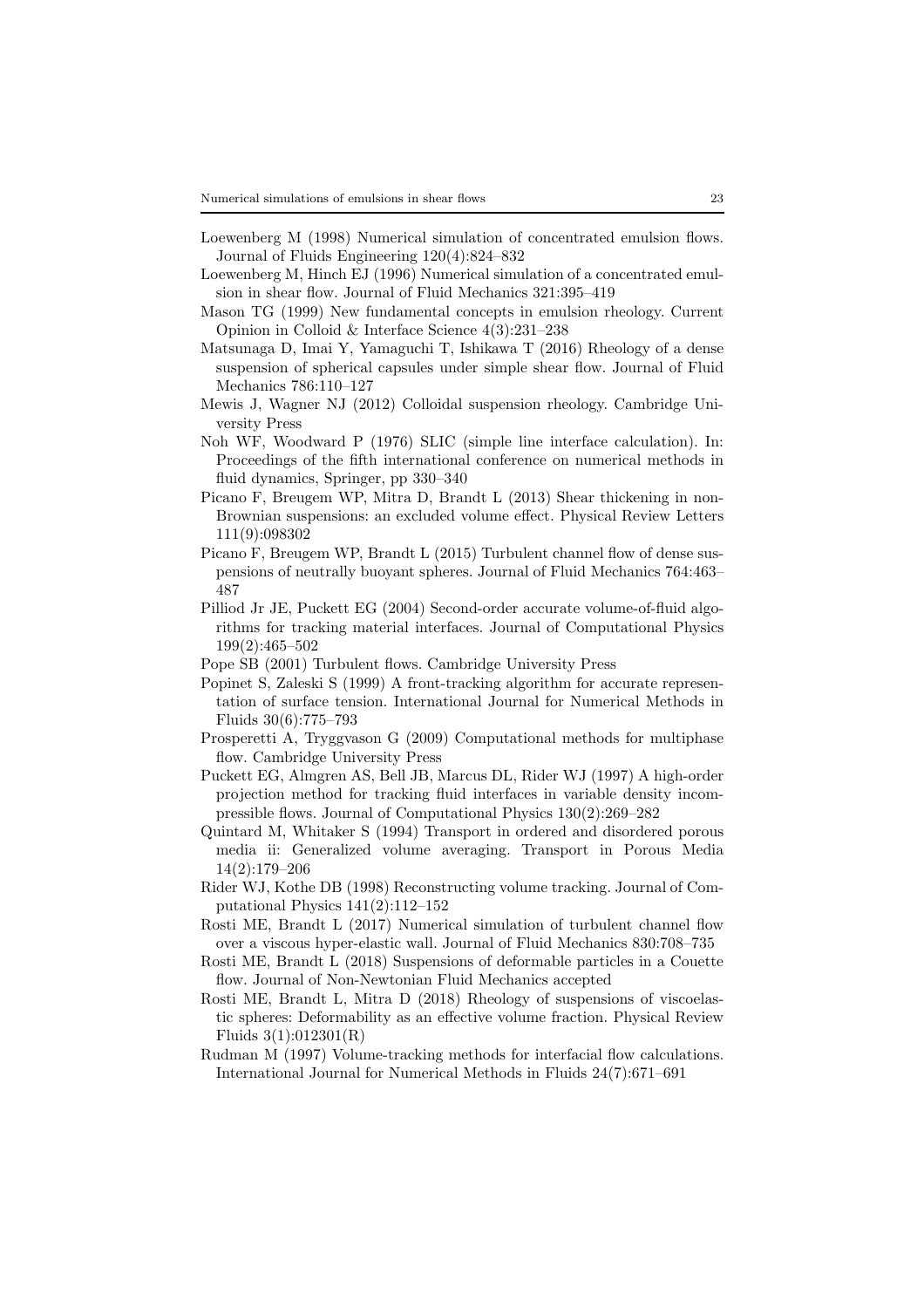- <span id="page-23-0"></span>Sacanna S, Pine DJ (2011) Shape-anisotropic colloids: building blocks for complex assemblies. Current Opinion in Colloid & Interface Science 16(2):96–105
- <span id="page-23-7"></span>Scardovelli R, Zaleski S (1999) Direct numerical simulation of free-surface and interfacial flow. Annual Review of Fluid Mechanics 31(1):567–603
- <span id="page-23-9"></span>Sethian JA (1999) Level set methods and fast marching methods: evolving interfaces in computational geometry, fluid mechanics, computer vision, and materials science, vol 3. Cambridge University Press
- <span id="page-23-10"></span>Sethian JA, Smereka P (2003) Level set methods for fluid interfaces. Annual Review of Fluid Mechanics 35(1):341–372
- <span id="page-23-3"></span>Singh A, Nott PR (2003) Experimental measurements of the normal stresses in sheared stokesian suspensions. Journal of Fluid Mechanics 490:293–320
- <span id="page-23-18"></span>Stickel JJ, Powell RL (2005) Fluid mechanics and rheology of dense suspensions. Annual Review of Fluid Mechanics 37:129–149
- <span id="page-23-8"></span>Sussman M, Smereka P, Osher S (1994) A level set approach for computing solutions to incompressible two-phase flow. Journal of Computational Physics 114(1):146–159
- <span id="page-23-2"></span>Takeishi N, Imai Y, Ishida S, Omori T, Kamm RD, Ishikawa T (2016) Cell adhesion during bullet motion in capillaries. American Journal of Physiology - Heart and Circulatory Physiology 311(2):H395–H403
- <span id="page-23-16"></span>Takeuchi S, Yuki Y, Ueyama A, Kajishima T (2010) A conservative momentum-exchange algorithm for interaction problem between fluid and deformable particles. International Journal for Numerical Methods in Fluids 64(10-12):1084–1101
- <span id="page-23-17"></span>Torres DJ, Brackbill JU (2000) The point-set method: front-tracking without connectivity. Journal of Computational Physics 165(2):620–644
- <span id="page-23-6"></span>Tryggvason G, Bunner B, Esmaeeli A, Juric D, Al-Rawahi N, Tauber W, Han J, Nas S, Jan YJ (2001) A front-tracking method for the computations of multiphase flow. Journal of Computational Physics 169(2):708–759
- <span id="page-23-15"></span>Tryggvason G, Sussman M, Hussaini MY (2007) Immersed boundary methods for fluid interfaces. Computational Methods for Multiphase Flow 3
- <span id="page-23-4"></span>Tryggvason G, Scardovelli R, Zaleski S (2011) Direct numerical simulations of gas–liquid multiphase flows. Cambridge University Press
- <span id="page-23-5"></span>Unverdi SO, Tryggvason G (1992) A front-tracking method for viscous, incompressible, multi-fluid flows. Journal of Computational Physics 100(1):25–37
- <span id="page-23-1"></span>Xia Y, Gates B, Yin Y, Lu Y (2000) Monodispersed colloidal spheres: old materials with new applications. Advanced Materials 12(10):693–713
- <span id="page-23-13"></span>Xiao F, Honma Y, Kono T (2005) A simple algebraic interface capturing scheme using hyperbolic tangent function. International Journal for Numerical Methods in Fluids 48(9):1023–1040
- <span id="page-23-14"></span>Yokoi K (2007) Efficient implementation of thinc scheme: a simple and practical smoothed vof algorithm. Journal of Computational Physics 226(2):1985– 2002
- <span id="page-23-11"></span>Youngs DL (1982) Time-dependent multi-material flow with large fluid distortion. Numerical methods for fluid dynamics
- <span id="page-23-12"></span>Youngs DL (1984) An interface tracking method for a 3D Eulerian hydrodynamics code. Tech. Rep. 44/92, Atomic Weapons Research Establishment